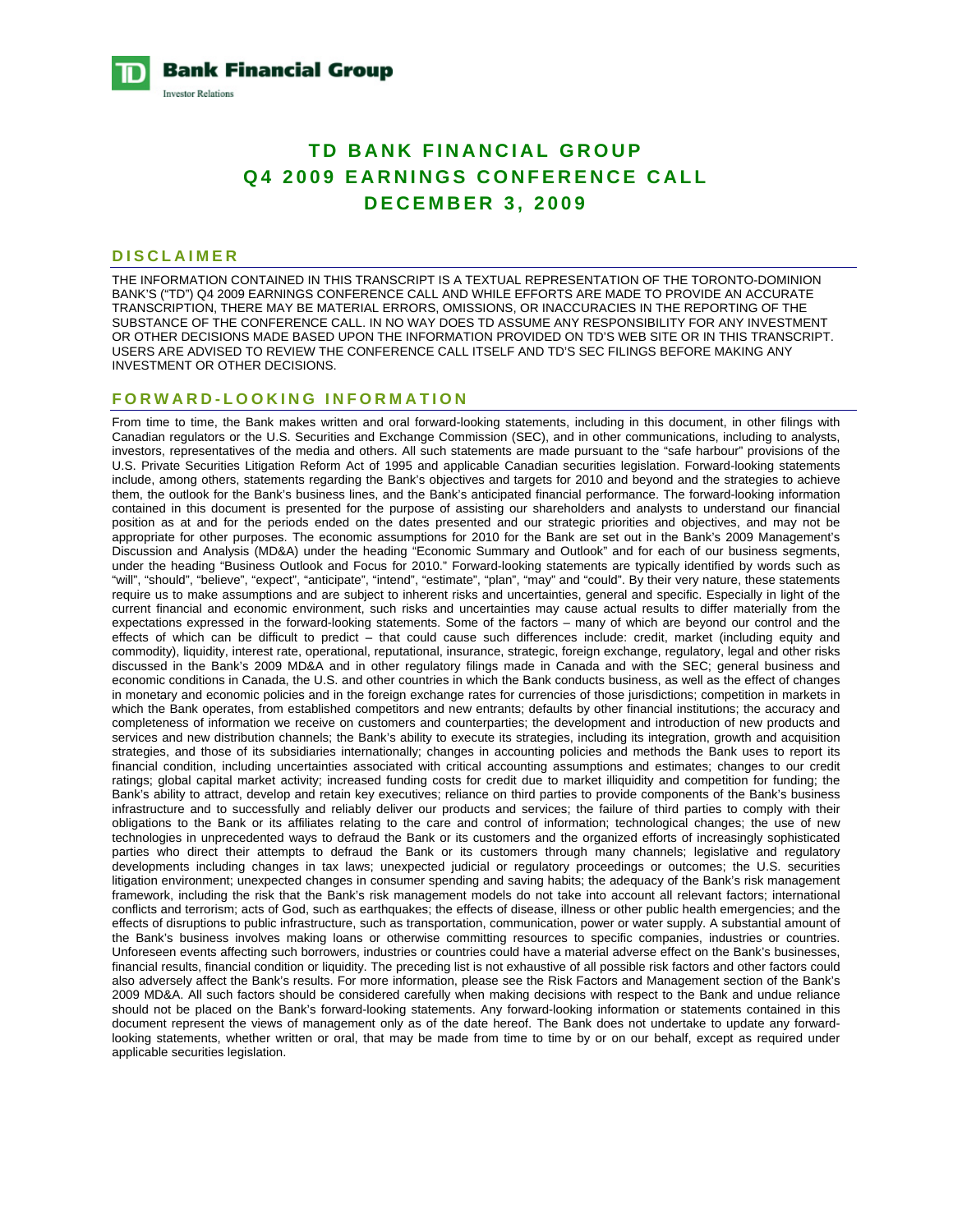

# **CORPORATE PARTICIPANTS**

| Ed Clark            | President & CEO, TD Bank Financial Group       |
|---------------------|------------------------------------------------|
| Colleen Johnston    | CFO, TD Bank Financial Group                   |
| <b>Bob Dorrance</b> | Chairman, CEO & President, TD Securities       |
| Tim Hockey          | CEO & President, TD Canada Trust               |
| Bill Hatanaka       | Chairman & CEO, TD Waterhouse                  |
| Steve Boyle         | CFO, TD Bank N.A.                              |
| Mark Chauvin        | EVP & Chief Risk Officer                       |
| Tim Thompson        | VP Investor Relations, TD Bank Financial Group |
|                     |                                                |

# **AUDIENCE PARTICIPANTS**

Brian Pilsworth Foyston Gordon and Payne – Analyst

# **CONFERENCE CALL PARTICIPANTS**

| <b>Jim Bantis</b>               | Credit Suisse - Analyst                                          |
|---------------------------------|------------------------------------------------------------------|
| Michael Goldberg<br>André Hardy | Desjardins Securities - Analyst<br>RBC Capital Markets - Analyst |
| Sumit Malhotra                  | Merrill Lynch - Analyst                                          |
| Darko Mihelic                   | CIBC World Market- Analyst                                       |
| <b>Cheryl Pate</b>              | Morgan Stanley - Analyst                                         |
| John Reucassel                  | <b>BMO Capital Markets - Analyst</b>                             |
| <b>Brad Smith</b>               | <b>Blackmont Capital - Analyst</b>                               |
| <b>Steve Theriault</b>          | Merrill Lynch Canada - Analyst                                   |

# **PRESENTATION**

# **Tim Thompson**

 Good afternoon and welcome to the TD Bank Financial Group's fourth quarter 2009 investor presentation. My name is Tim Thompson and I am head of Investor Relations at the Bank.

We will begin today's presentation with strategic remarks from Ed Clark, the Bank's CEO, after which Colleen Johnston, the Bank's CFO, will present our fourth quarter operating performance. Bharat Masrani, Group Head US P&C Banking, and Bernie Dorval, Group Head Global Insurance, are unable to attend today due to unforeseen personal commitments.

We are delighted to have Steve Boyle, CFO of US P&C Banking, with us. He will provide an update on our integration initiative and business growth in the US P&C segment. Mark Chauvin, Chief Risk Officer, will then offer comments on credit quality.

After that, we will take questions from those present and from prequalified analysts and investors on the phone.

Also present today to answer your questions are Bob Dorrance, Group Head Wholesale Banking; Bill Hatanaka, Group Head Wealth Management; and Tim Hockey, Group Head Canadian P&C Banking, who will also take questions on insurance in Bernie's absence.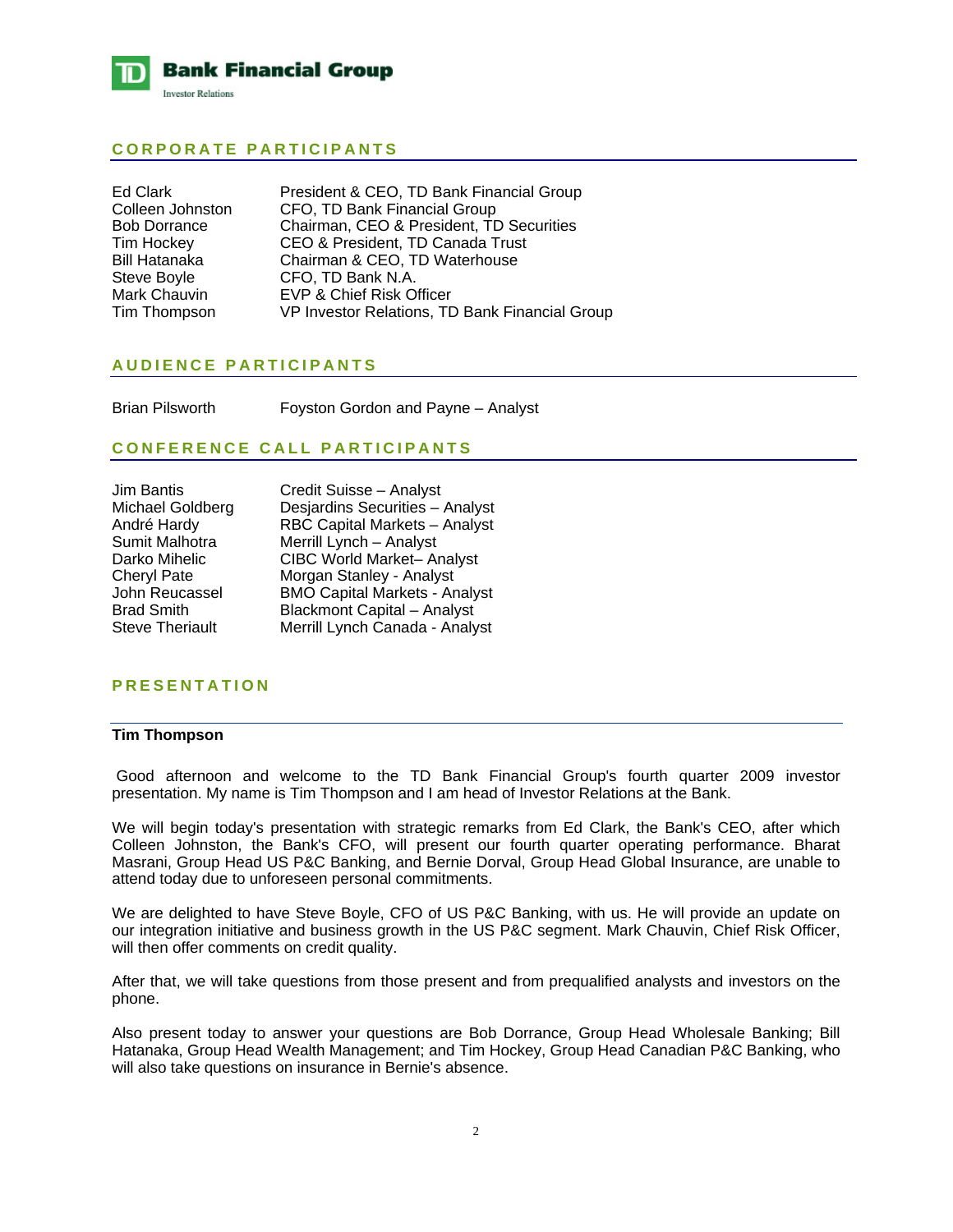

As in the past, we are trying to keep the call to about one hour with Ed, Colleen, Steve and Mark's comments taking up about half that time. Please turn to page 2.

We know that this presentation contains forward-looking statements and actual results could differ materially from what is discussed. These statements are presented for the purpose of assisting our shareholders and analysts and understanding our financial position as at and for the periods ended on the dates presented and our strategic priorities and objectives. They may not be appropriate for other purposes.

Certain material factors or assumptions were applied in making these statements. For additional information we refer you to our Q4 2009 and annual MD&A. These documents include a description of factors that could cause actual results to differ and can be found on our Website at TD.com.

Let me turn the presentation over to Ed.

# **Ed Clark**

 Thanks, Tim, and thanks, everyone, for joining us this afternoon. So Colleen is going to be up shortly and she's going to describe in more detail how we did in the fourth quarter and how we did in the year overall.

My comments are slightly longer than they would normally be and I apologize for that. But there seem to be a number of things that we have to cover at the year-end.

But before I get into the business, I want to just make some promise on a personal note. We have had some inquiries of why I was absent from a couple of conferences that I would normally attend. Well I have had a recurring back problem for some years now. And for those of you who had to deal with back problems, you know that you always sit and try to figure out whether to have surgery or when to have surgery.

And in my case as you know I intend to stick around on this job for a number of years now postponing surgery and waiting until I retire wasn't really a realistic option. So when I decided I did need surgery I concluded I might as well do it right away.

I have a great team perfectly capable of running the bank without me and it seemed to me this was a good time to do that. So that is why I have been absent for about a month off work because of that. This is for those who are inquiring, the surgery was a complete success. I am back at work, full of energy, but I do appreciate people who were expressing concern.

Let me talk about 2009, the performance in 2010, and then look ahead in what I think some of the developments in 2000 -- sorry, 2010. Really we had a remarkably good year despite the fact that it started off with some pretty tough market conditions.

And if you are given how we felt at the end of the year, I would have to say who would have actually thought that we would be announcing a record year for the TD Bank? By almost every measure, our performance did exceed our expectations.

I had always thought that the Bank was well-positioned for a tough environment. But I have to say even I was surprised by the resiliency and the adaptability of the Bank in all parts of it.

Of course, I do want to note that all our success is underpinned by our people. As you know, I firmly believe that you can have the best strategy in the world but at the end of the day the real difference is, do you have a talented team that can actually execute that strategy.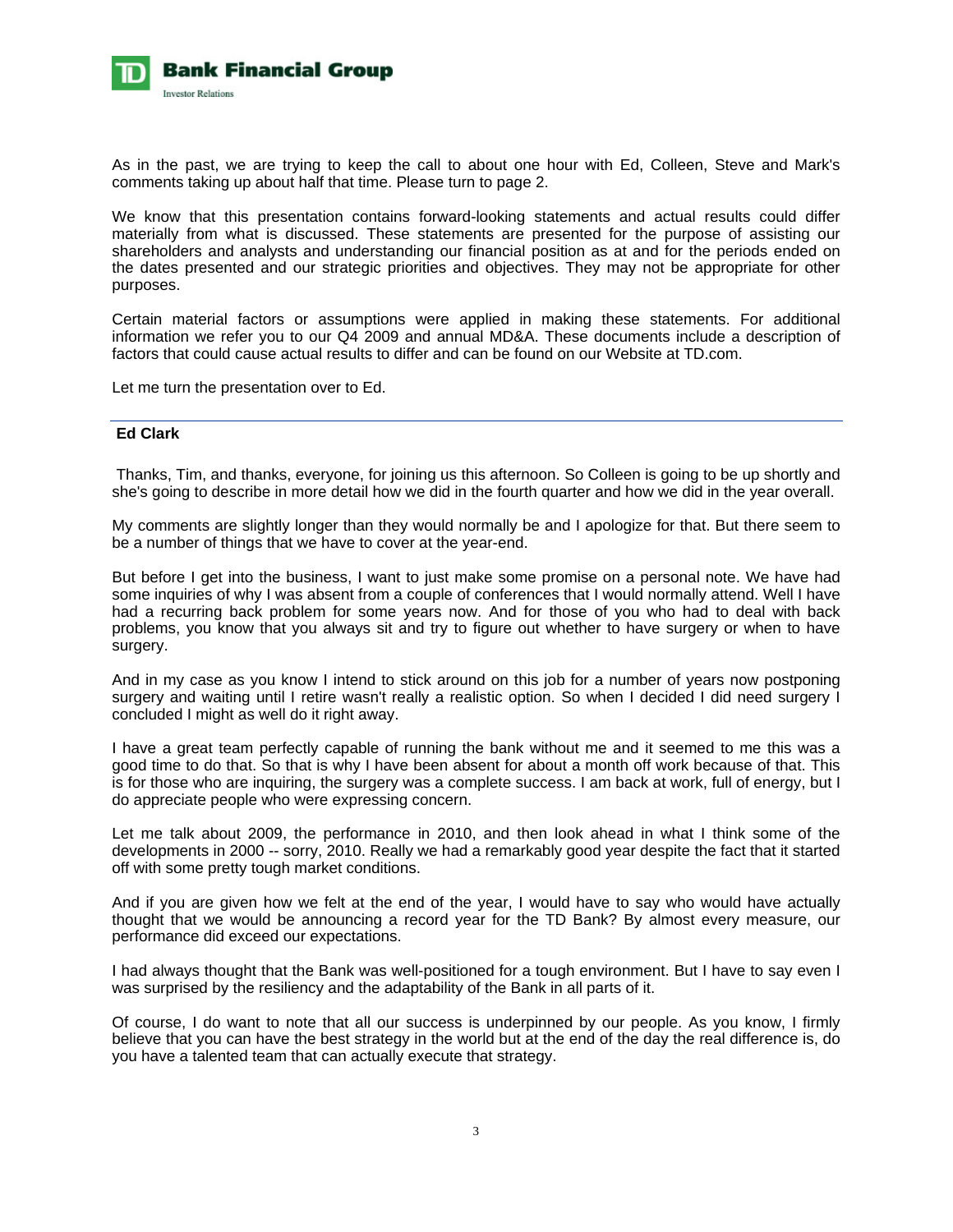

But given it is the year-end, I would like to take this opportunity to thank all of our 74,000 employees for all their unbelievably hard work during the year in which they faced really frankly unprecedented challenge. I am extremely proud of what they all delivered.

And what is it that they delivered? Record adjusted earnings of 4.7 billion, even though our loan loss provisions more than doubled in adjusted earnings per share growth of 10% despite the fact that last fall we issued additional shares, a balance sheet that is incredibly strong with tier 1 capital 11.3% with over 75% of it intangible common equity, and adjusted return on risk rated assets that's one of the best in the industry at 2.27%. The best customer service in North America as shown by JD Power and Synovate wins.

And during 2009, more evidence of being great operators. A record low efficiency ratio of 50% in TD Canada Trust, 24 new branches in Canada, 33 new stores in the United States, another 75 client facing advisors as well, and 155 new business bankers in Canada. And of course, the successful integration of our two US banks.

In 2009, we demonstrated that with the right strategy and dedicated employees, there are ways strong businesses can perform even in a tough economy. Let me comment on each of our businesses.

Once again, we had excellent performance in retail in Canada and the United States. We hit almost 4 billion in adjusted retail earnings for the second year in a row. That is a fantastic foundation for a bank and you're going to see those earnings grow from here.

In Canada, TD Canada Trust continues to deliver great results in spite of a challenging economic environment, driven by our consistent focus in offering unparalleled convenience and legendary customer service. And as you heard at our Investor Session in October, we continue to take market share.

Turning to our wealth and wholesale businesses, they both have been helped by improving market conditions. And well, in Wealth, robust trading volumes continued to help offset the effects of low nominal interest rates and the resulting margin compression. And we are beginning to feel the positive effects of the equity market rebounds in our asset-based businesses.

In wholesale, the unprecedented market conditions of the past few years, I believe, have validated our strategy. We built a dealer focused on franchised businesses that is designed to be profitable, even in adverse market conditions.

After a tough 2008, who would have guessed that TD Securities would post the kind of record-breaking year we have seen in 2009? Importantly all the while reducing risk and further focusing our franchise on franchised business.

With the changes we've implemented this year in wholesale, I think we have reached the point where no further strategic adjustments are required. We feel we built the dealer model of the future. One that is less vulnerable to changes in regulatory capital requirements.

In the United States after more than a year and a half of incredibly hard work, we've completed the integration of Commerce in TD Banknorth, achieving our goal of uniting our US operations under one brand from Maine to Florida.

Now Steve is going to comment in more detail, but this was an extremely complex and demanding integration. And the team delivered to the highest possible standard on hundreds and hundreds of projects.

However, you have to acknowledge that we did experience delays in overnight processing shortly after the integration weekend. And we know that these delays impacted our customers, and for that we are truly sorry.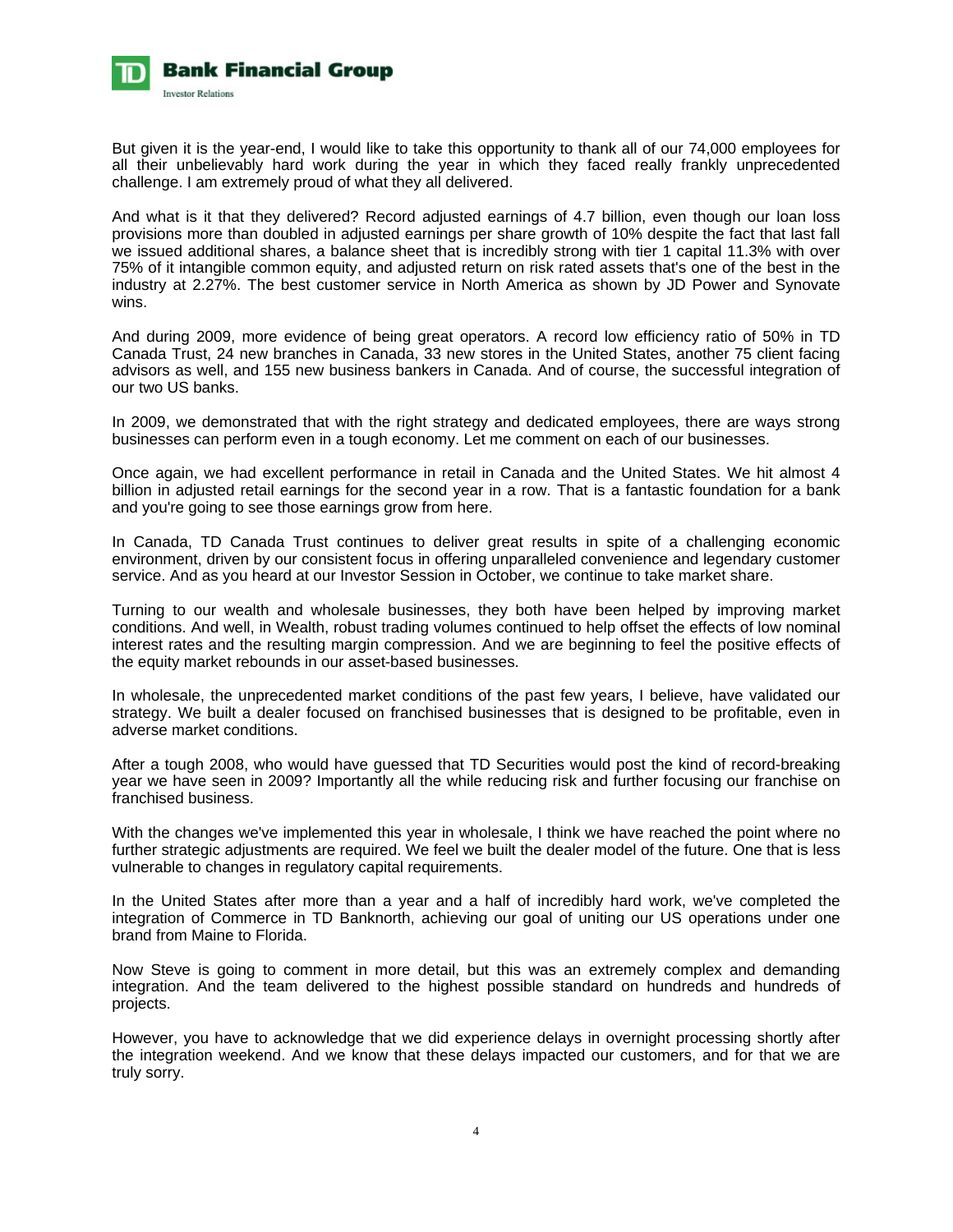

However I am incredibly pleased with how the team responded. We came together as one organization that worked incredibly hard to identify the problem and come up with a solution, and then worked hard to make things right for our customers.

Our reactions to the batch delays will only reinforce our leadership position in convenience and service. However, changes from conversion and batch delays heightened customer reaction and we tend to see those reactions immediately in our customer surveys.

But our Customer WOW Index today has bounced back from where it was after the conversion weekend. And we continue to see improvement in that metric. I just want to say to the team in the United States and across the Bank that supported them, I am truly WOWed by their standing job done by Bharat and his team and everyone and else involved in making the integration such a great success.

I have been asked by investors -- "Are you pleased with where you are in the United States?" Steve is going to review our progress shortly, but let me say that I am very pleased with our actual business model.

Today, we are operating a better bank in the United States. Our fundamental business strategies are delivering, and we have an organic growth engine, a strong deposit base, a growing loan book, and significant cross-sell opportunities.

Combined with our ownership position with TD Ameritrade, which has been a huge financial strategic success, our prospects for growth in the United States are excellent. But it is important to acknowledge that we aren't earning our cost of capital in the United States. And frankly, a long recession and a slow recovery is not going to help us.

A lot has happened since we announced the Commerce acquisition in October 2007. Back then we thought we could earn 1.2 billion in 2009 and we are coming in at just over 900 million, which isn't bad when you compare our performance to other major US banks.

But, clearly, we did not anticipate the severity of the downturn that has occurred. On our pre-provision basis, we think we have delivered pretty much in line with our original expectations and, considering our business model is one that leverage convenience and service that drive deposit growth, have to acknowledge it is much harder to deliver earnings from that deposit base in a very low nominal rate environment.

But we do see upside when the headwinds, the low margins and higher PCLs begin to ease. Overall, we think we have got a two-year delay in getting our ROIC up to our cost of capital.

On that note let me look -- move to our look -- outlook.

At the beginning of 2009, I said that the recession was like a valley. We didn't know how wide or deep it was, but we needed to get across it, with our business model intact and momentum on our side.

We are confident that our business model will survive the downturn. What we are wrestling with now is how long the recovery will take and what that means for us as we recover. In effect, what kind of recovery are we going to have?

We want to ensure we continue to deliver growth so our attention is focused on how we build our momentum coming out of 2009. With deposit-rich retail-focused banks like TDs there are four key factors that will determine our earnings from here.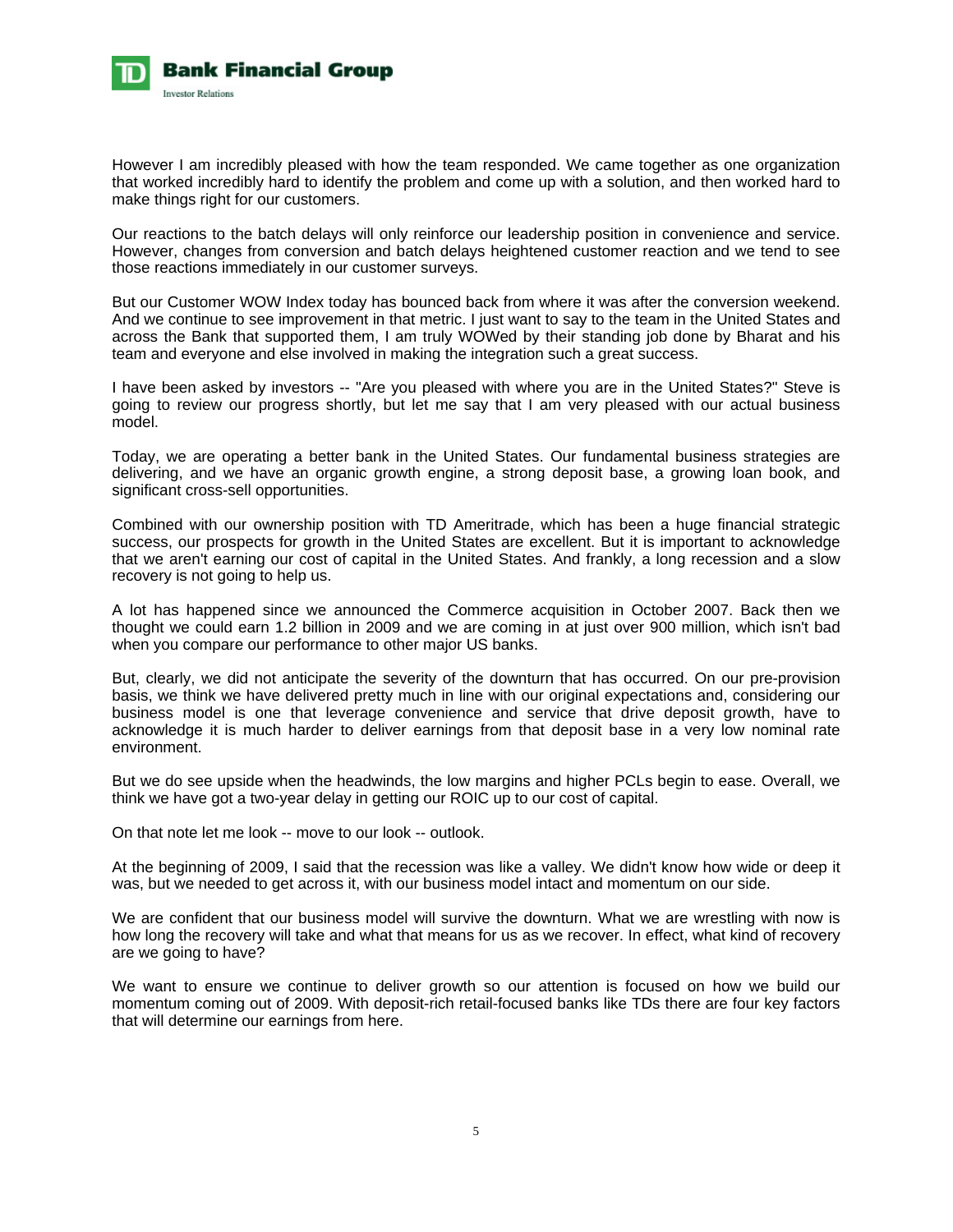

One, provisions for loan losses. Two, the actual level of nominal interest rates. Three, the degree of normalization that occurs in the capital markets. And four, our rate of organic growth which is driven by consumer business confidence and the underlying nominal GDP growth in Canada and the United States.

Let me briefly touch on each of these factors. In terms of loan loss provision, we think they will increase in 2010 as unemployment continues to rise.

You see them peaking first in our Canadian personal unsecured businesses. In the Canadian commercial as in previous recessions, those losses should likely lag, but we do expect increases from the extremely low levels that have occurred so far. But we see them peaking at levels well below those that we've seen in previous recessions.

In the United States we expect that the loan losses will continue to increase from here, but at a much lower rate -- peaking at the end of 2010 and then in 2011 gradually trailing off. Before I move on, let me just address another topic which has recently arisen.

Earlier this week a report was published highlighting that loan portfolio disclosures in our US regulatory filings differed from that in our financial disclosures. Now this is actually not news -- new news, but it seemed to be for some.

Our financial disclosure provides what we consider to be a more accurate representation of the risk within our portfolio. In addition to our commercial real estate portfolio, our commercial and industrial portfolio includes loans that have real estate as collateral.

We assess the risk, credit risk of a borrower, based on the strength of their underlying business and its ability to repay the loan with real estate collateral representing a secondary source of repayment. As a result, we classify according to the industry of the borrower since we believe this provides analysts, investors a superior indication of the credit risk that we are taking.

This practice is consistent with what many large industry players follow.

Moving to interest rates, in some ways the very thing that is fueling results in wholesale, very low interest rates, is hurting our retail businesses. Given that fact, we see 2010 as something of a transition year in our mix of earnings as we start to see rate increases. We think they will come in the latter part of 2010 which means that they won't have a material impact on our retail results until 2011.

Given the unpredictable and extremely competitive nature of the capital markets, forward-looking observations about our wholesale bank are difficult indeed. However, after such an extraordinary year, we would expect wholesale earnings to start moving back down to a more normalized level. But if rates stayed low and volatility persists, we could see a continuation of above average returns. And stronger markets mean the tail wind of higher asset values should help our wealth management business as well.

Moving to organic growth, we still think we see growth in 2010, but at a pace that's in line with recovery, but slower growth in economies in the United States and Canada. So that means continuing new volume growth, but slowing from where we are today.

We still, though, and it's important to realize this have the tail wind of strong organic growth in 2009, business which is already on the books that already will in fact mean some earnings growth in 2010. We will see a negative impact on the Canadian dollar of our US operations as long as we see higher value of the Canadian dollar.

Well you might think on balance this paints a pretty gray picture of the year ahead. It certainly identifies our challenges. But at the same time I don't want to overstate these challenges. We have learned two lessons in the past year.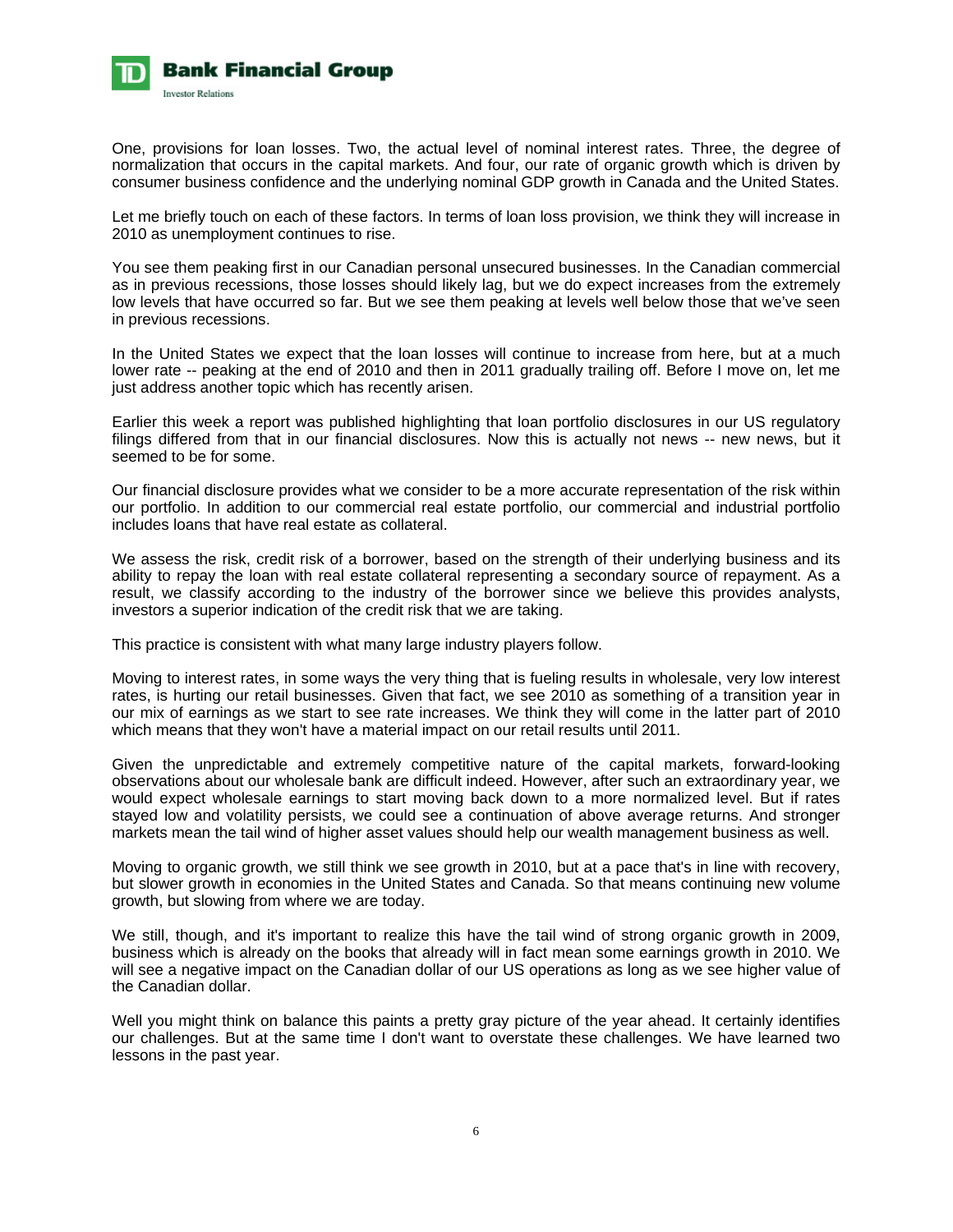

First, you can have positive surprises in a challenging year and, second, you can always figure out other ways to outperform. We're entering 2010 with very strong capital position. And that is a great place to be, whereas while governments and regulators around the world review capital requirements.

We believe it is prudent to maintain strong capital ratios, given this kind of environment. The truth is, no one really knows where these rules will come out. But there is a real risk that they will require higher capital levels and different definitions of capital.

TD and the other Canadian banks are going to these changes in a position of absolute strength and will likely be less impacted by any changes compared to other banks in the rest of the world. We have also got that solid foundation of retail earnings that I mentioned earlier.

So as we go into 2010, we continue to work hard to grow revenues and keep expenses well contained. And then we should see the positive effects of our embedded earnings from PCL declines and interest rate increases coming through, starting in 2011.

Finally, I think a word about compensation is probably appropriate. All of us have been sensitized to the importance of ensuring that our compensation plans reward behavior which adds value for our shareholders over the long term and avoids excessive risk.

While compensation planning does matter, strategy matters even more. And as you know TD's business strategy has been relentlessly focused on taking out tail risk and resisting market pressures to make short-term earnings expectations, which involve sacrificing long-term value or incurring excessive risks.

Nevertheless, it is important that compensation plans are aligned with strategy and reinforce the desired behavior. Our compensation plans already rewarded appropriate behavior by requiring large equity holdings by executives, paying a significant proportion of variable compensation in equity, and requiring the CEO to hold his required equity for two years postretirement.

As a result of the financial crisis, we have undertaken a thorough review of our plans and had discussions with some of our major shareholders. This review has resulted in some fine tuning which we'll outline on this year's proxy circular. These changes we made were designed to ensure that we are fully compliant with the Financial Stability Board guidelines and more explicitly factoring risks taken when determining compensation awards.

As for the level of compensation at TD, the cost of senior management has steadily declined over time as a percentage of adjusted earnings and revenues. If we look at incentive compensation the same way, incentive compensation has also declined. Incentive compensation growth this year reflects the spring back in wholesale earnings and the full-year inclusion of Commerce as a percentage of adjusted earnings, and revenue incentive compensation has fallen by about 10% compared to last year.

Overall, how am I feeling about 2010? Well, I am feeling pretty good about TD. We still see some significant headwinds, that demand a certain amount of caution. The market has bounced back more strongly than we would have thought, but we think the underlying economic conditions will remain lackluster for the foreseeable future. And we know that many of our customers face hardships as a result.

So we have said before, we intend to stick by our customers and clients in these tough times. But against that background, we believe that TD has still enormous earning potential, which we will see later in 2010 and into 2011. We are emerging from the financial crisis and resulting economic recession with our business model intact and momentum on our side.

On that note, I will turn things over to Colleen.

# **Colleen Johnston**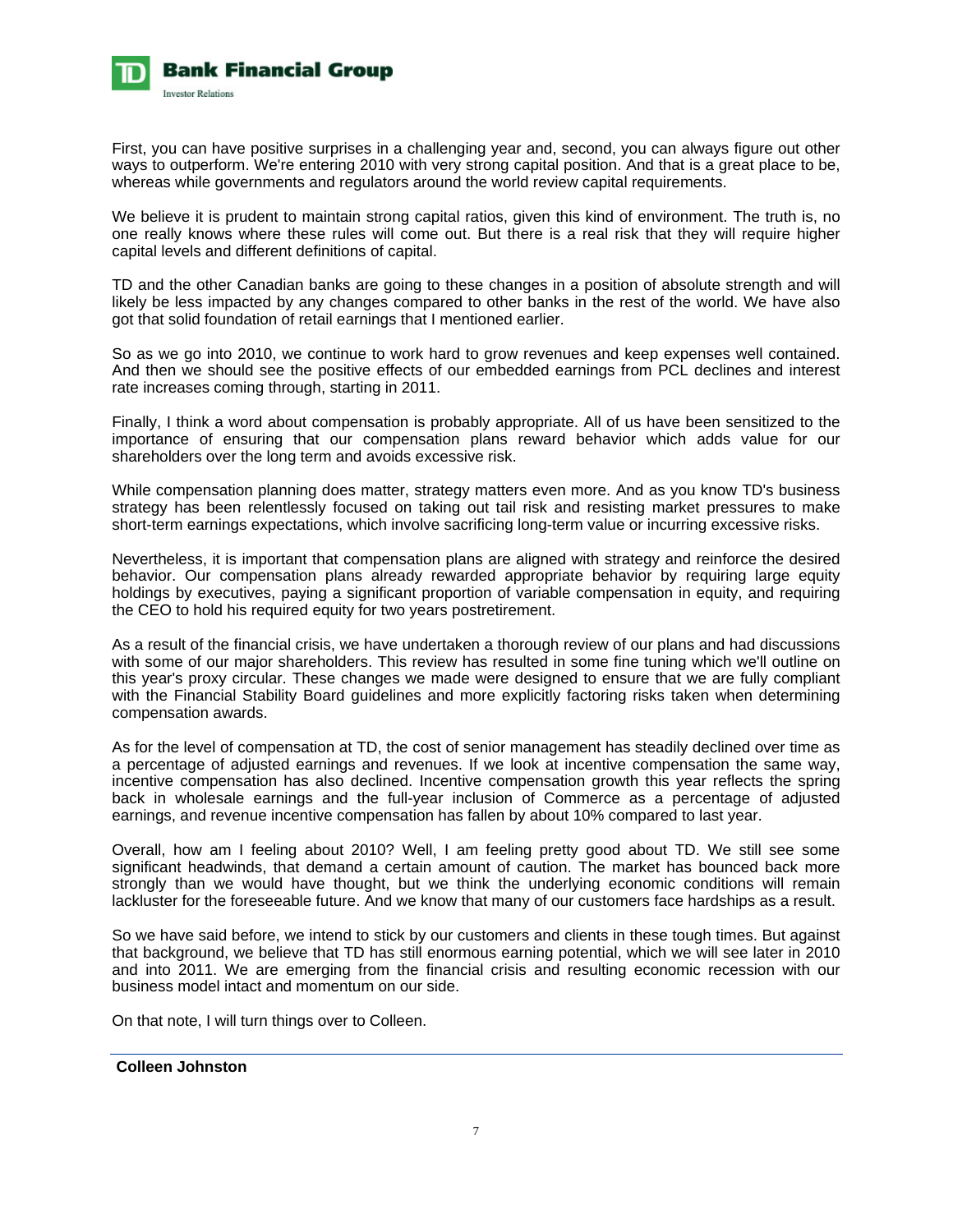

 Thanks, Ed, and good afternoon. Let me first take you through the results for the full year before we address the fourth quarter. So please turn to slide four.

You should note that Q1 opening retained earnings and Q1 and Q2 results for 2009 were adjusted due to the implementation of the amendment to CICA handbook section 3855, which relates to the reclass of available for sale debt security to loans. The related general allowance impact was a 59 million after-tax impact to the opening retained earnings and a combined 132 million after-tax or \$0.16 per share costs taken over Q1 and Q2.

I will go into further detail on this re-class later in my presentation.

So back to the results. 2009 -- for the second year in Toronto our retail franchise had total adjusted earnings of just under 4 billion. Wholesale banking had a record year with earnings over 1.1 billion, well above the earnings of 65 million last year.

Corporate segment losses of almost 400 million on an adjusted basis up from 2008 mainly due to lower tax benefits and higher on allocated corporate expenses. Adjusted EPS for 2009 was \$5.35, up 10% compared to last year. Impressive performance in light of the global recession this year and capital issuance during the year.

Tier 1 capital ratio continues to be very strong - 11.3%. During 2009, we added 4.7 billion of qualifying tier 1 capital -- common, preferred and innovative -- while reducing RWA by 22 billion or 10%. Please turn to slide five.

Q4 2009 highlights. Total bank adjusted net income was 1.3 billion, a new record -- up 97% from last year. Adjusted diluted earnings per share for the quarter, 1.46; 85% increase from Q4 of '08; and down 1% sequentially. Total adjusted retail earnings just shy of 1 billion, down 5% from last year and down 9% from the last quarter.

Wholesale. Another record quarter with net income of 372 million, up significantly from Q4 of '08 and up 14% from last quarter. On an adjusted basis, corporate posted a loss of 54 million compared with a 153 million loss last year. Lower adjusted net loss was primarily driven by the decrease in net securitization losses and the impact of tax benefits in the quarter. Please turn to slide six.

Reported net income of 1 billion or 1.12 per share, adjusted net income of 1.3 billion or 1.46 per share. The difference between reported and adjusted numbers is mainly due to four recurring items of note highlighted here. Please turn to slide seven.

Canadian P&C, TD Canada Trust net income of 622 million, up 4% from last year. Very strong operating leverage, a 5 point gap between revenue and expense growth more than offset a 50% increase in PCL. Net income was down 8% from Q3.

Highlights. Revenue up 7% over last year due to broad-based volume growth and higher fee revenues. The increased volume growth was partially offset by margin compression and significantly higher industrywide property and casualty losses. On volume growth, we posted record growth in real estate secured lending.

Compared to last year, total lending for TDCT grew by 13% with personal up 14% and business up 7%. TDCT deposits grew 13% with core banking growth of 26% and business deposit growth of 16%.

For the quarter, revenues decreased 1% sequentially due to lower global insurance revenue. While insurance revenue declined due to higher claims and weather-related losses, fundamentals in the business were solid.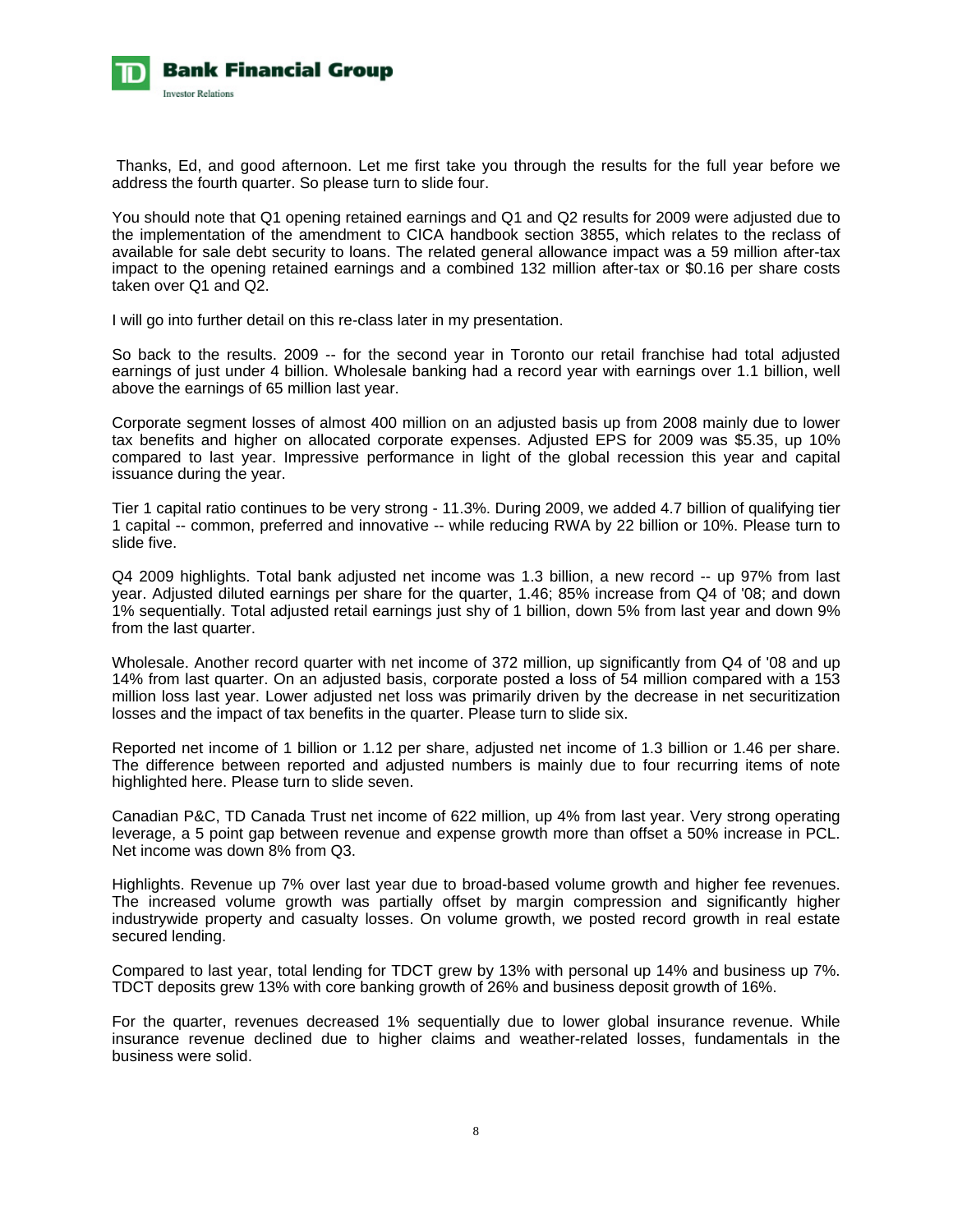

Provision for credit losses of 313 million was up 50% from last year and 8% from last quarter, due to higher bankruptcies and delinquencies on unsecured lending and credit cards. Quarter over quarter business banking PCLs grew 13 million to 34 million. Still low, given this economy.

Expenses were up 2% from last year and 5% from last quarter. Margin was down 8 basis points compared to last quarter, due to lower mortgage prepayment fees but stable year over year. Next year, we expect relatively stable margins in TDCT despite an increase earlier in the year, due to our HELOC repricing. Overall, another strong quarter for TDCT. Please turn to slide eight.

Global wealth management which excludes TD Ameritrade net income of 97 million down 12% from last year but up 2% from last quarter. This was our strongest quarter in wealth earnings this year. Earnings were helped by improved market conditions and higher asset levels.

Highlights. Revenue of 587 million decreased 5 million or 1% from the prior year. Strong growth in transaction revenue was offset by net interest margin compression in this low rate environment. Sequential improvement was due to higher asset levels. We added 75 clients facing advisors this year.

2.2 billion in long-term mutual fund net sales this year compared to 0.7 billion in net redemptions in 2008. We were number one in net long-term sales in Canada on an industry basis in 2009. Expenses increased by 4% from Q4 of '08, due to volume growth and continued investments in the business. TD Ameritrade contributed 59 million to TD this quarter, flat to last year. Please turn to slide nine.

The US Personal and Commercial Bank. In US dollars, adjusted net income was 196 million for the quarter down 26% from last year due to significantly higher provisions year over year. The US P&C segment continued its solid performance in a tough operating environment.

Highlights. Revenues were over 1 billion, up 3% compared to last year and quarter. Sequential improvement was due to higher retail fees and volume growth, good growth in core deposits and re estate secured lending. Retail core deposits were up 9% year-over-year and commercial was up 11% for the same period.

Residential mortgage growth was very strong, up 46% driven by our originate and hold model and strong refinance activity.

Provision for credit losses increased by 23% compared to last quarter. Impaired loans and charge-offs also increased. Excluding credit losses related to the non-agency CMO portfolio, PCL was flat quarter over quarter. Expenses were up 5% compared to last quarter, mainly due to higher advertising related expenses. Year over year, change was due to an increase in regular FDIC premiums and new store openings, partially offset by Commerce deal synergies.

Margins are up in the current quarter, mainly due to better lending spreads and improved deposit mix. We expect margins to remain at this level on a year-over-year basis in 2010.

Moving on to wholesale, slide 10. Record net income of 372 million, another very strong quarter, and up significantly from last year and last quarter. Dramatic improvement in revenue growth versus 2008 reflects the turnaround in credit markets, improved margins in our trading businesses, very strong origination, and our commitment to developing franchise businesses.

Q4 proved a strong quarter for our equity derivatives business. We expect wholesale earnings to normalize as markets are more liquid, competition increases and interest rates rise.

Credit losses declined quarter over quarter, due to a recovery. Expenses were up year over year, due largely to higher variable compensation, due to improved results. Please turn to slide 11.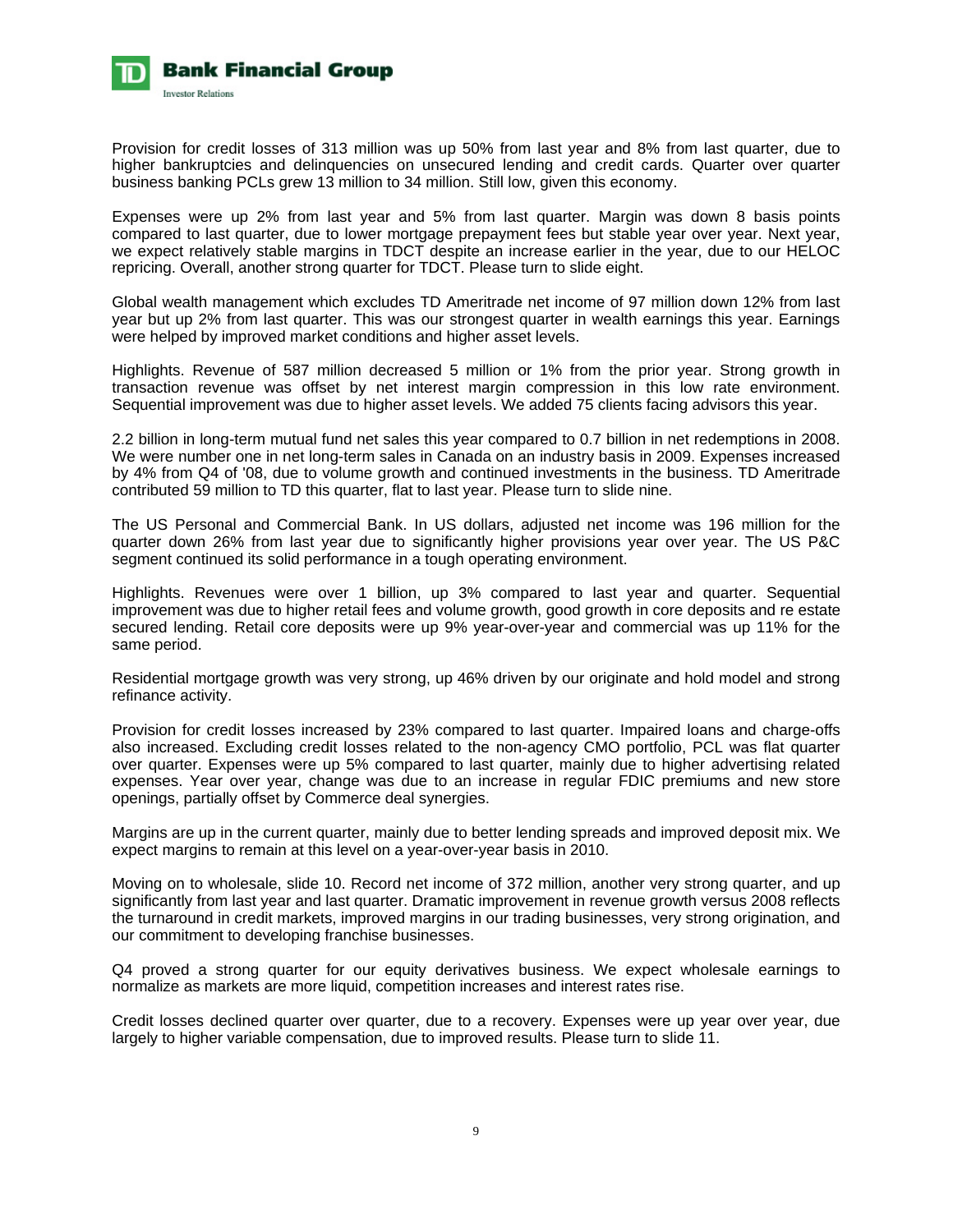

The impact of CICA handbook section 3855, election to reclassify from AFS debt securities to loans. Certain debt securities, including the non-agency CMO portfolio -- which were accounted for as available for sale securities -- were reclassified as loans retroactive to November 1, 2008. This resulted in amendments to Canadian GAAP which permit debt securities to be classified as loans if they do not have a quoted price in an active market. Securities were reclassified at amortized costs.

The impact of reclassification. The unrealized loss in OCI was reversed for prior quarters with the offset being an increase in the carrying value of securities.

Slide 38 in the appendix shows the P&L and balance sheet impact. As a result of the reclassification of the debt securities to loans, a general allowance was established. This impacted opening retained earnings by 59 million after tax and Q1 and Q2 earnings by a combined 132 million after tax or 0.16 per share.

Going forward, we expect small quarterly impairment charges and the possible release of some of the general allowance. With that I will hand it over to Steve Boyle.

# **Steve Boyle**

Thanks, Colleen. Please turn to slide 12.

I will provide a final update on the integration. There is some additional information on charts in the appendix of the presentation that you may want to refer to as well. Our integration is now essentially complete.

The integration of TD Banknorth and Commerce was not your typical rip and replace integration. Rather, we pursued a best-of-breed strategy which is more complex and more costly, but in the end was the right thing to do as we build out our franchise in the U.S.

We completed our systems conversion at the end of September and our final rebranding in New England and now are one bank with one brand, one operating model and one product suite from Maine to Florida. The investments we have made in our front and back end systems have allowed us to create a scalable platform from which to grow.

Slide 13. Now that our integration is complete, it is appropriate for us to look at how we performed throughout the integration and how we met our key objectives.

So how did we do? Overall, extremely well. Although we did fall short of some of our goals, which we will talk about in a moment, from an employee perspective, internal surveys show that our employees remained engaged right through the integration and we retained all key senior management personnel.

In addition, as you know, how companies come together from a cultural perspective can often make or break a merger of this size. And we have created a unique culture, based upon the best of both companies.

From a customer perspective, we grew the franchise right through the integration with households growing 2%. It should be noted that most banks see their customer base shrink as part of a merger and we saw an increase, so we are pleased by that.

More importantly we won the JD Power Award for Customer Satisfaction for the fourth year in a row, which is a clear indication of how our customers felt about the integration.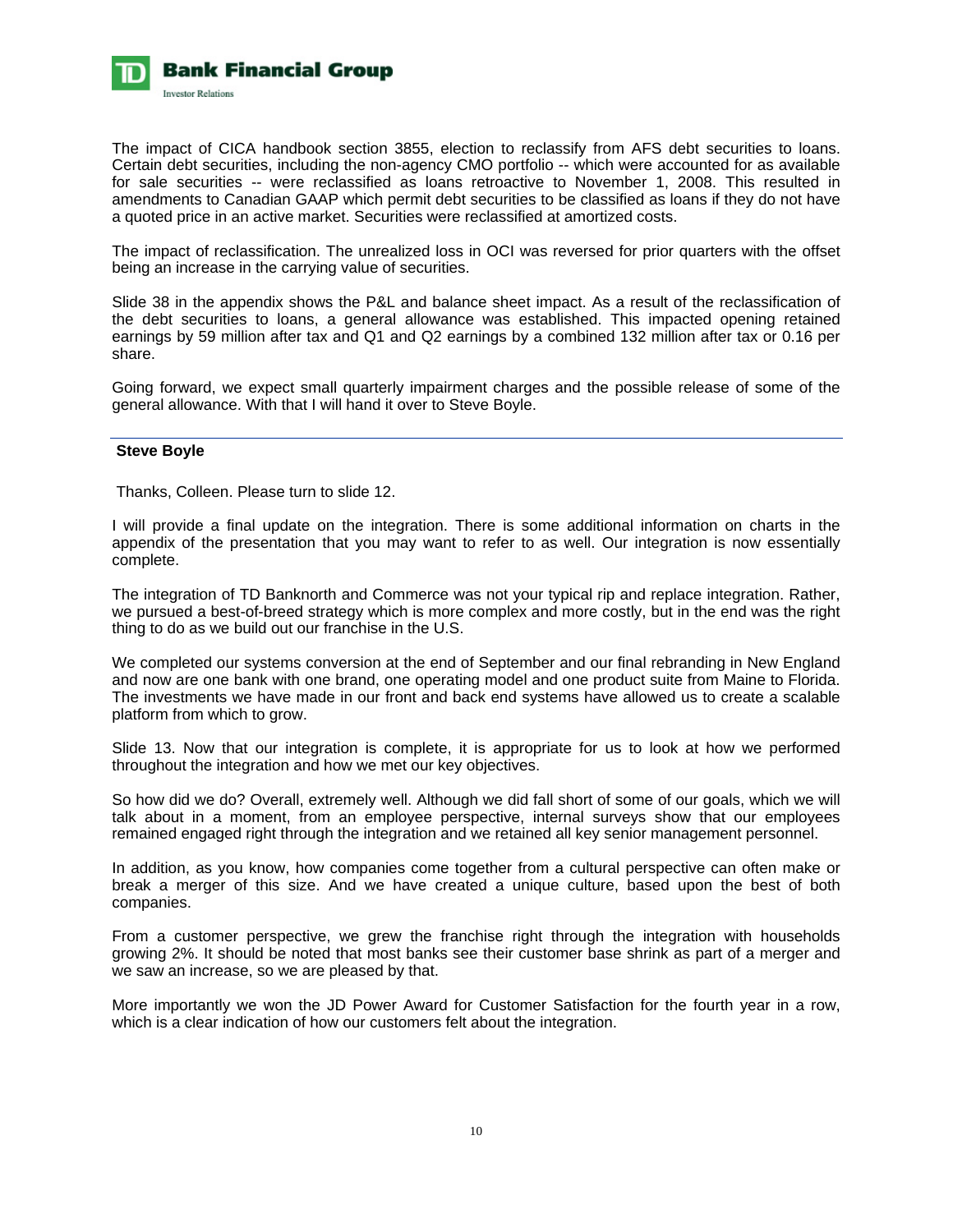

From a systems conversion perspective, the conversion went extremely well. Over the conversion weekend the data converted seamlessly and all of our channels were available the Sunday morning immediately following conversion -- earlier than planned.

As you're all aware however, we did experience some post-conversion challenges with our overnight batch processing, which created significant issues for some of our customers. We deeply regret this inconvenience and have worked diligently to resolve any outstanding issues and to do what was right for our customers and the bank.

I'm pleased to report that the batch processing issues we experienced are behind us, and it's business as usual at TD Bank, America's most convenient bank.

So how did we do from a financial perspective? Here, the picture is mixed, which reflects challenges facing the US economy in the second half of 2008 and throughout 2009. First, we will meet our expense synergies in the first quarter of 2010. Second, the integration charges are expected to come in higher than we originally projected when the Commerce transaction was first announced.

Approximately \$480 million US pretax has been sent through the end of 2009 and we anticipate taking an additional 45 to \$70 million of charges in the first quarter of 2010 for a total of 525 million to 550 million. This is due to higher than anticipated spend on IT to upgrade our front and back end systems, deeper restructuring efforts, increased costs of real estate disposition and some expenses associated with the post-conversion issues that we faced.

Although higher than originally anticipated the decisions were the right ones and we have created an enduring platform from which to grow.

Lastly as Colleen had discussed, our earnings in 2009 were impacted by higher PCLs, margin compression, and unplanned FDIC assessments. Although I am generally pleased with our performance, given the significant challenges facing banks in the US in 2009, I am not satisfied with the absolute levels of returns in the US.

Having said that, we are well-positioned to continue our growth and should see the benefits when PCLs and margins return to historical norms. Slide 14.

From a growth perspective, we continue to grow our franchise right through the integration and during one of the most challenging economic times in the United States. One of our core capabilities we acquired through Commerce was the ability to open new stores.

Throughout the integration, we opened 47 new stores from Q3 '08 through the end of fiscal year '09 primarily in our higher growth markets of Metro New York, Metro DC and South Florida. And the de novo growth strategy continues to be an important part -- an important growth catalyst for us in the United States.

We opened [33] new stores in 2009. Approximately 1/4 of our stores are maturing with an average deposit per store of \$59 million compared to mature stores with average deposits of \$84 million per store. This represents significant embedded growth opportunity, while at the same time we continue to open new stores every year.

In 2009, while maturing stores represented 25% of our retail outlet in the United States, they accounted for 60% of deposit growth.

We saw good growth in deposits, up 11% year over year. Much of this growth came from more profitable retail and commercial deposits while more costly government deposits were up only slightly during the year. Although strong deposit growth has not been a significant contributor to earnings in the low rate interest rate environment, as rates normalize this will be a tail end for us.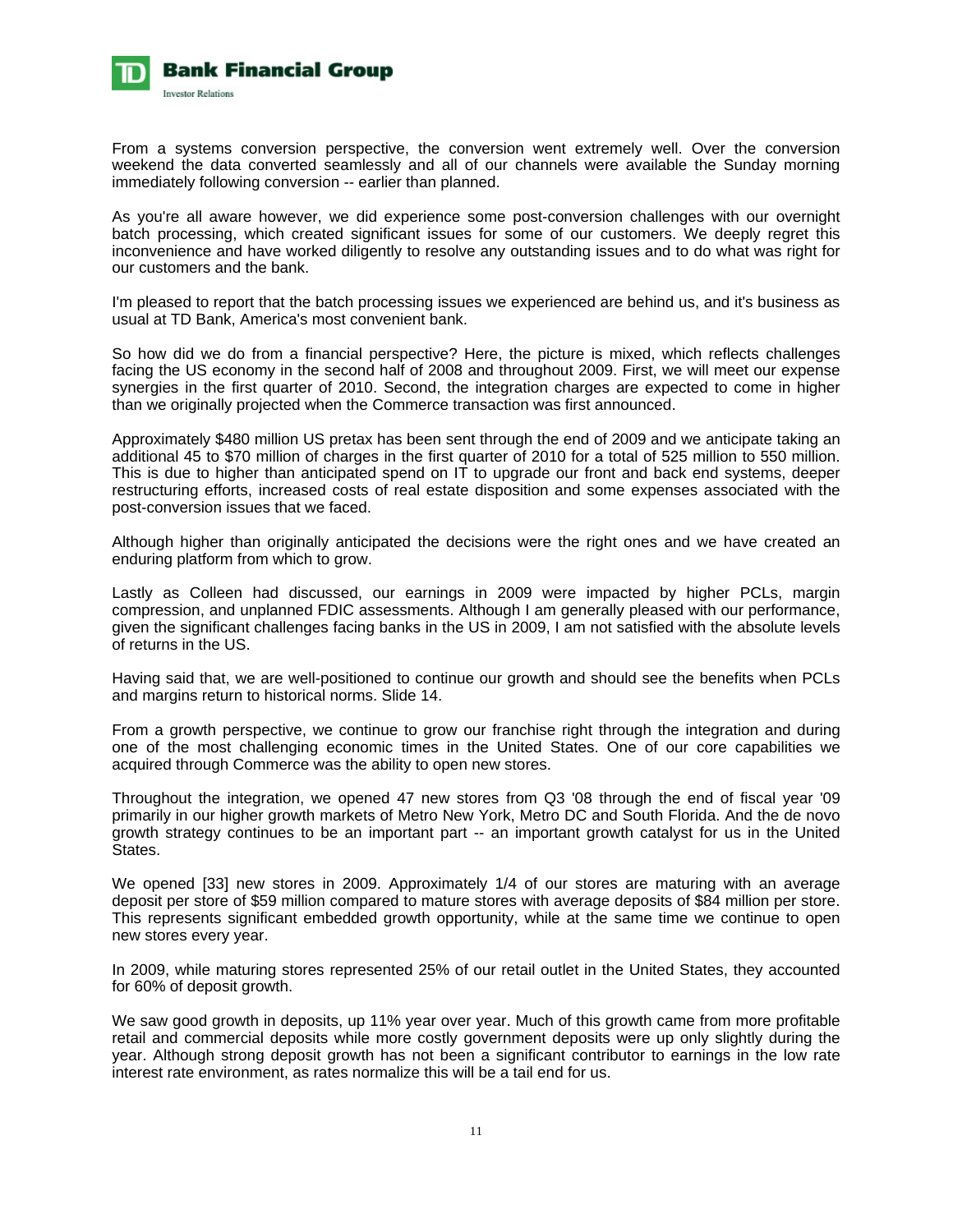

Finally our loan growth and credit performance has held up well in 2009. Our average loans grew 13% year over year, reflecting strong growth in our personal portfolio and market share gains across the franchise. And as Mark will review in more detail, our credit performance has continued to hold up well, outperforming our peers.

With the integration behind us and momentum in all of our businesses, we look forward to continued progress in 2010. Thank you.

Over to you, Mark.

# **Mark Chauvin**

Thank you, Steve, and good afternoon. Please turn to slide 15.

First, I will provide an overview of our performance at a consolidated level, followed by a brief highlight on each of our credit portfolios. Please note that the information provided in this section is presented on a credit portfolio basis versus the financial results which are presented on a business segment basis. The primary difference is the inclusion of US credit cards in the US credit portfolio.

Also, we have excluded the impact of debt securities we classified as loans to provide a clear picture of the US credit portfolio performance.

Turning to the loan balances, lending growth was concentrated in the Canadian and US personal real estate-secured portfolios, while the commercial portfolios were flat quarter over quarter. Wholesale lending was down 5% over the third quarter and almost 14% year over year. The year-over-year decline was due primarily to refinancing a bank debt in the capital markets.

We are satisfied that we are adding good quality real estate-secured loans in our Canadian and US credit portfolio, consistent with our strategy to build our North American franchise.

Turning to loan portfolio quality on slide 16. As expected, gross impaired loans continued to trend up. However the rate of increase has slowed from that experienced during the first half of the year.

Default rates remained elevated across all portfolios with the exception of the wholesale portfolio, which continues to perform strongly. The US personal and commercial portfolios remained the main driver of gross impaired loan growth. Our specific allowance to growth-impaired loan coverage decreased slightly to 24.8% during the quarter, resulting from a decline in total specific allowances while gross-impaired loans continue to grow.

The decline in specific allowance resulted from the reversal of 44 million in specific reserves in the wholesale portfolio upon resolution of several impaired loans. It should also be noted that our US coverage ratio, measured by total allowances to gross impaired loans, is lower than our Canadian ratio, due to the US market practice of charging off impaired loans earlier in the workout process. This results in a lower total allowance coverage of 86% in the US which continues to compare favorably with our end market peers.

Lastly, I know there have been some questions on our total coverage ratio falling from 130% in Q3 to 112%. As a result, I would like to point out that that 130% number includes allowances established upon reclassification of debt securities to loans retroactive to November 1, '08. On an apples to apples basis, excluding the debt securities reclassification, coverage dropped only slightly from 116% to 112%.

In summary, we remain comfortable that gross impaired loans in all of our credit portfolios are adequately provisioned.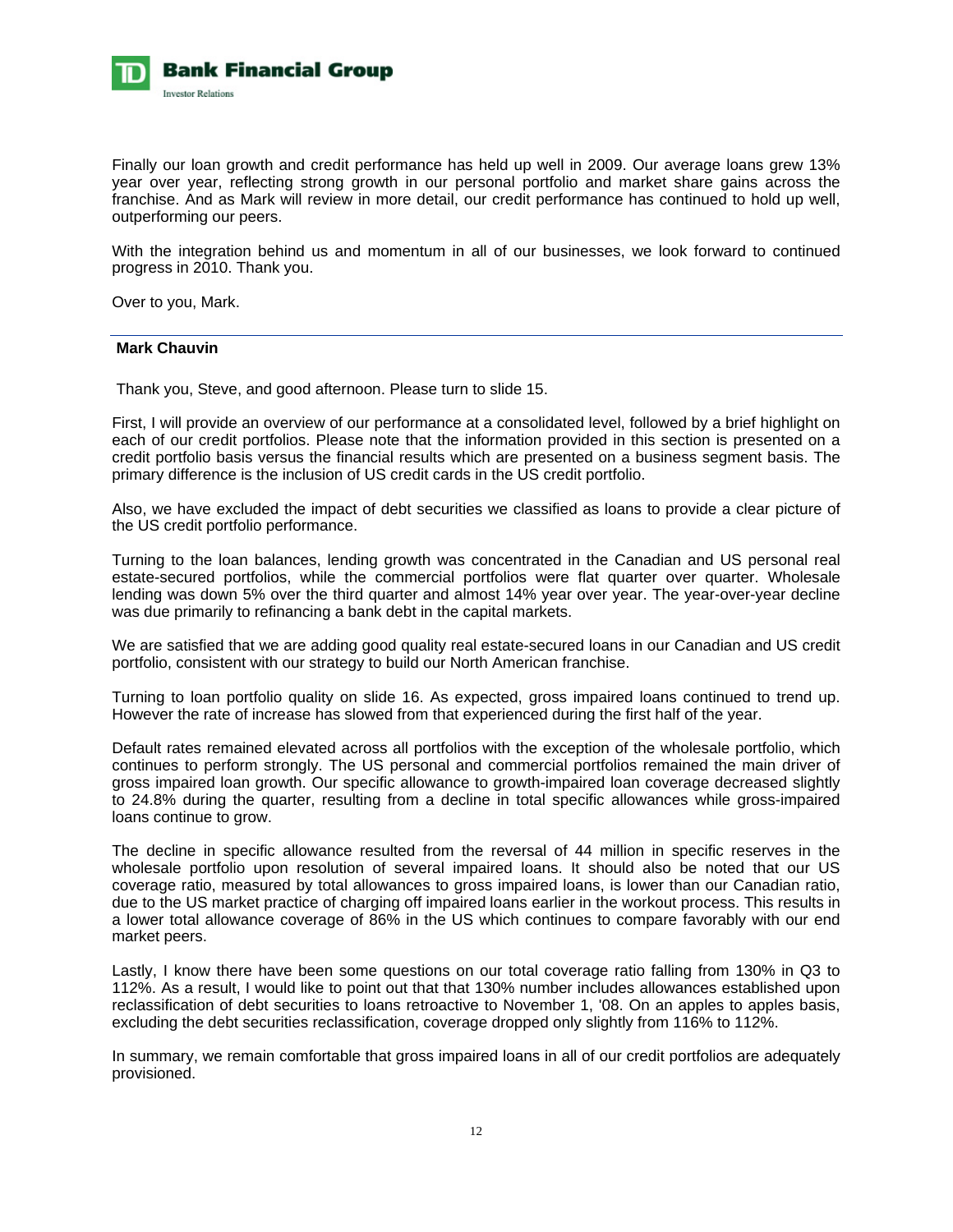

Turning to provision for credit losses on slide 17. Although still elevated, credit losses were fairly constant during the quarter and remained within our general expectations. Notwithstanding the reducing trend in credit losses during the past two quarters, we remain concerned that continuing high-end employment and bankruptcy rates, combined with the expected lag effect of the recession on commercial credit losses, will result in higher PCLs in 2010.

Please turn to slide 18 for a more detailed discussion of performance and specific areas of concern within the credit portfolio.

With respect to portfolio performance, I would highlight the following key points. The composition and performance of the Canadian personal portfolio was fairly stable quarter over quarter. Both the Canadian commercial and wholesale portfolios continued to perform well. Commercial losses have been holding at historically low levels.

Having said this, early signs of deterioration in recent quarters suggests losses will trend up in 2010. This is consistent with the lag effect experienced with commercial credit losses in previous recessions. Although elevated, we are confident loss rates will remain well below historical peaks.

Losses in the US personal portfolio continue to trend up at a moderate pace. Notwithstanding this trend, we are comfortable with the quality of new loans originated in our growing real estate-secured and indirect auto portfolios.

In the US commercial credit portfolio, commercial real estate -- specifically residential for sale -- remains the area of greatest concern representing more than 1/3 of total US commercial impaired loans. We continue to reduce exposure in this segment with no new exposures added during the past 18 months.

Nonresidential commercial real estate continues to record acceptable performance, although it does represent a future vulnerability, given current market dynamics. Favorable results to date in this segment can be attributed in part for a limited exposure investment real estate in the downtown cores of large urban centers which have been more severely impacted by the downturn.

The fundamentals in our commercial and industrial portfolio remain sound, supported by a focus on stronger performing industry sectors such as health care, education, and the public sector segments. As outlined in the appendix, 38% of our exposure in this portfolio is secured by real estate.

To classify these loans according to the industry of the borrower since this provides a better indication of credit risk, risk in this portfolio is related primarily to the business performance of the borrower and, secondarily, to the value of the real estate security. In our experience, loans secured by real estate produced higher recoveries than those that are not and, therefore, is considered to represent one of the strengths of our commercial and industrial credit exposure.

As previously mentioned by Ed, our presentation differs from U.S. regulator disclosures which require classification by collateral type versus industry segments. On balance, we are comfortable that our geographic footprint coupled with conservative underwriting standards position us well in the US market.

Overall, Q4 was a good quarter for TD with credit performance meeting expectations. However, the outlook remains uncertain and we are still concerned about increased pressure on credit losses across the portfolios. As a result, we expect credit losses to gradually increase throughout the year, peaking in the fall of 2010 followed by decline in 2011.

And now I will turn the presentation back to Tim.

# **Tim Thompson**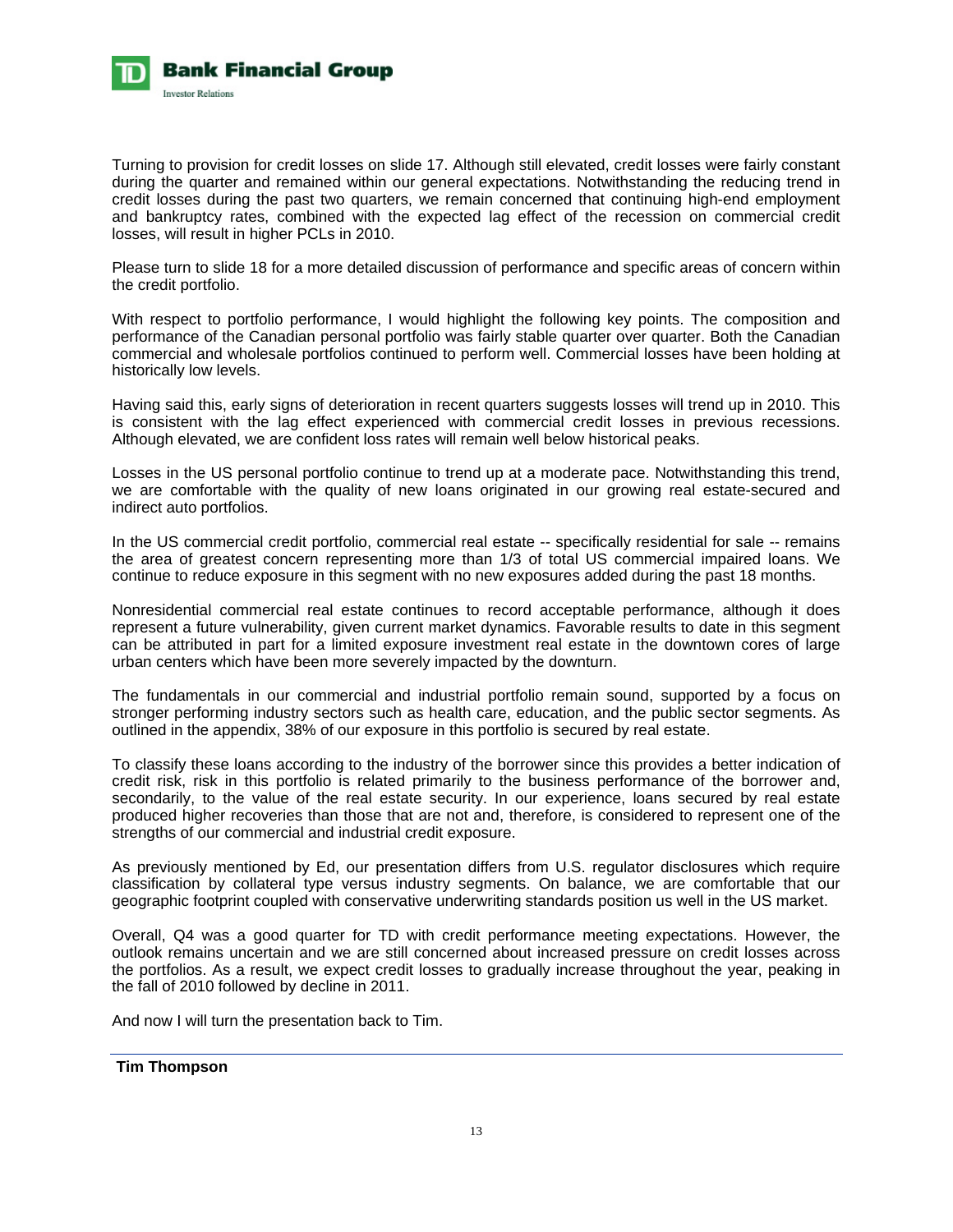

 Great. Thanks, Mark. We're asking those participating in the Q&A portion to ask one question at a time. Before ending the call today, I will ask Ed to offer some final remarks. So let's get started.

# **QUESTION AND ANSWER**

# **Brian Pilsworth**

 I just wanted to ask a little bit about the residential real estate in the US. Is the area of weakness -- can you help us understand why the specific PCLs are still 9 million out of the roughly 400 million gross impaired loans? Does it mean that you are going to be looking for problems going forward that haven't been identified or --?

#### **Mark Chauvin**

Are you talking about the commercial residential?

#### **Brian Pilsworth**

Exactly.

#### **Mark Chauvin**

Okay and your question is?

# **Brian Pilsworth**

 Well, my question is I'm just looking on slide 36. Specific PCL is 9 million. The gross is 373 with 328 last quarter. In your comments you identified that as the area of weakness. I guess the question is why is that number -- why is that number at that level? Shouldn't we be seeing that going higher?

#### **Mark Chauvin**

You mean the specific part? Actually I think the specific is only a sub -- a small part of our actual allowances under the USGA methodology; and that if you were to take the total GAs applied against that sector, it would be the highest coverage that we have. I don't have the specific number on the top of my head.

Specific is different in the US than it is in Canada and it is a relatively small percentage, but we would have a higher allowance number against it.

# **Tim Thompson**

Let's go to the phones and take the first caller please.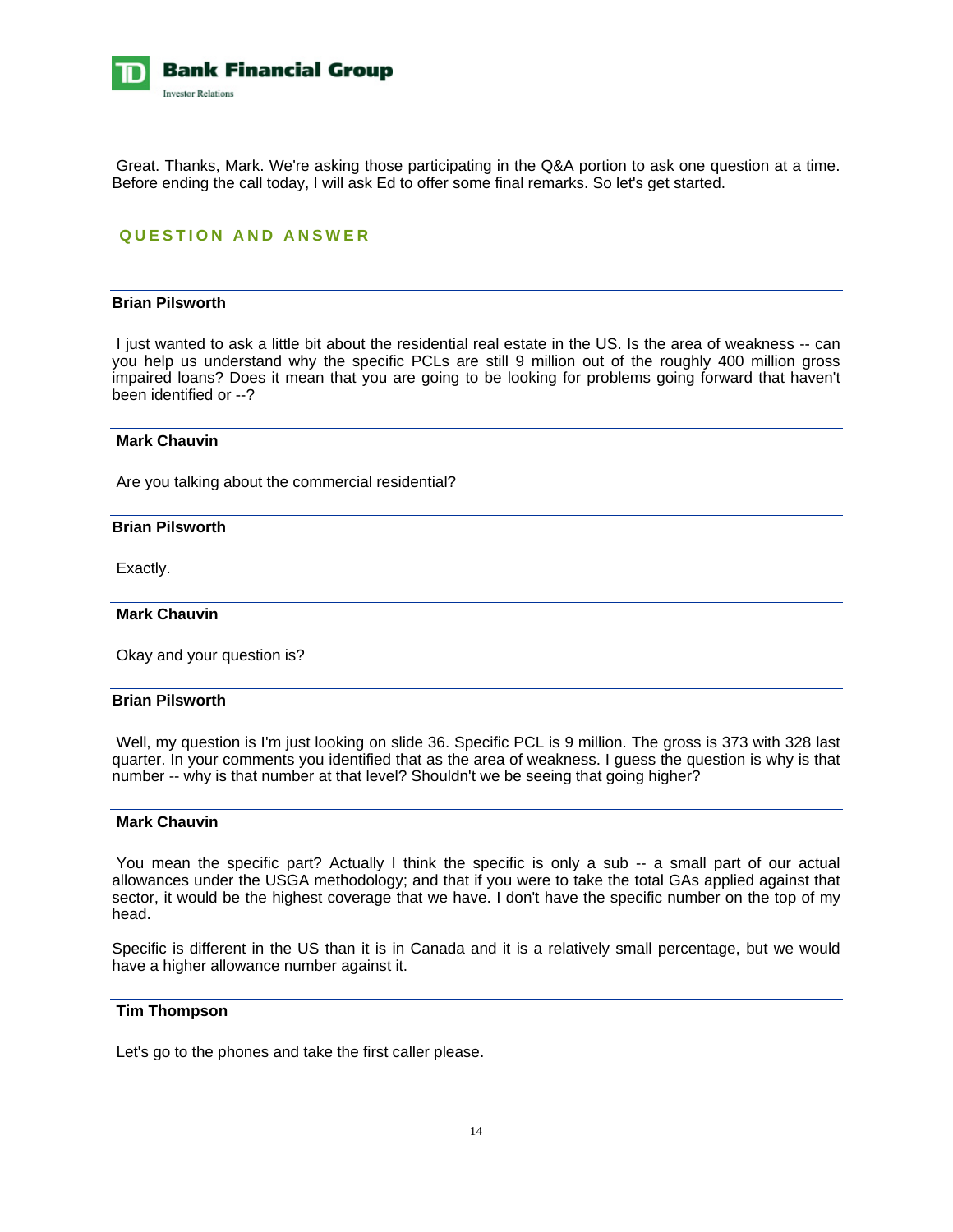

# **Operator**

Your first question comes from Steve Theriault from Merrill Lynch. Please go ahead.

# **Steve Theriault**

 Thanks very much. A question for Colleen on the reclassification. It looked to me based on the disclosures that there is about 8 billion coming under the AFS bucket, but based -- again based on their statement it looked like there was something in the range of another 3 billion coming out of the held to maturity bucket into the loan book. Is that's the case and what was the nature of those exposures and what's the thinking behind moving from one accrual bucket to another there?

# **Colleen Johnston**

So Steve, the new standard did require us to transfer any loans out of held to maturity into or securities out of held to maturity into lending that are not traded actively traded or quoted. So these particular ones are they are held to maturity securities that were transferred to loans. They are investments in one of our subsidiaries which the bank intends to hold until their maturity.

Securities are all very high quality. They are basically AAA rated. Supranational and bank bonds. So we don't have any general allowance against that portfolio, but that was about 2.5 billion that was transferred from held to maturity into lending.

# **Steve Theriault**

Ok. A follow-up if I might. On the -- if I look at the US P&C segment on page 8 in US dollar terms of your Supp pack, you see 39 million of credit losses this quarter attributed to the debt securities classified as loans and then 95 million and 75 million back at the first half of the year. You talked a bit about it, but -- in that there could be some additional losses there.

But based on this reclassification should that number get a lot closer to zero going forward? And you may get some routing errors or is there a risk you could get kind of losses in this type of range going forward?

# **Colleen Johnston**

Well these losses are specifics, so these were some impairments. So this general allowance is -- this is different than what has happened here. This is -- some specific provisions on impairment in the portfolio. And so we think overall in terms of the coverage we have from the reserves that we have taken initially as part of the write-down as well as the GAs that we've taken, we think we are very well covered on the portfolio overall.

But we think there is some likelihood that we will have some small charges or perhaps credits going forward. But I don't think you should expect to see much in that line would be the bottom line.

# **Operator**

Your next question comes from Brad Smith. Please go ahead.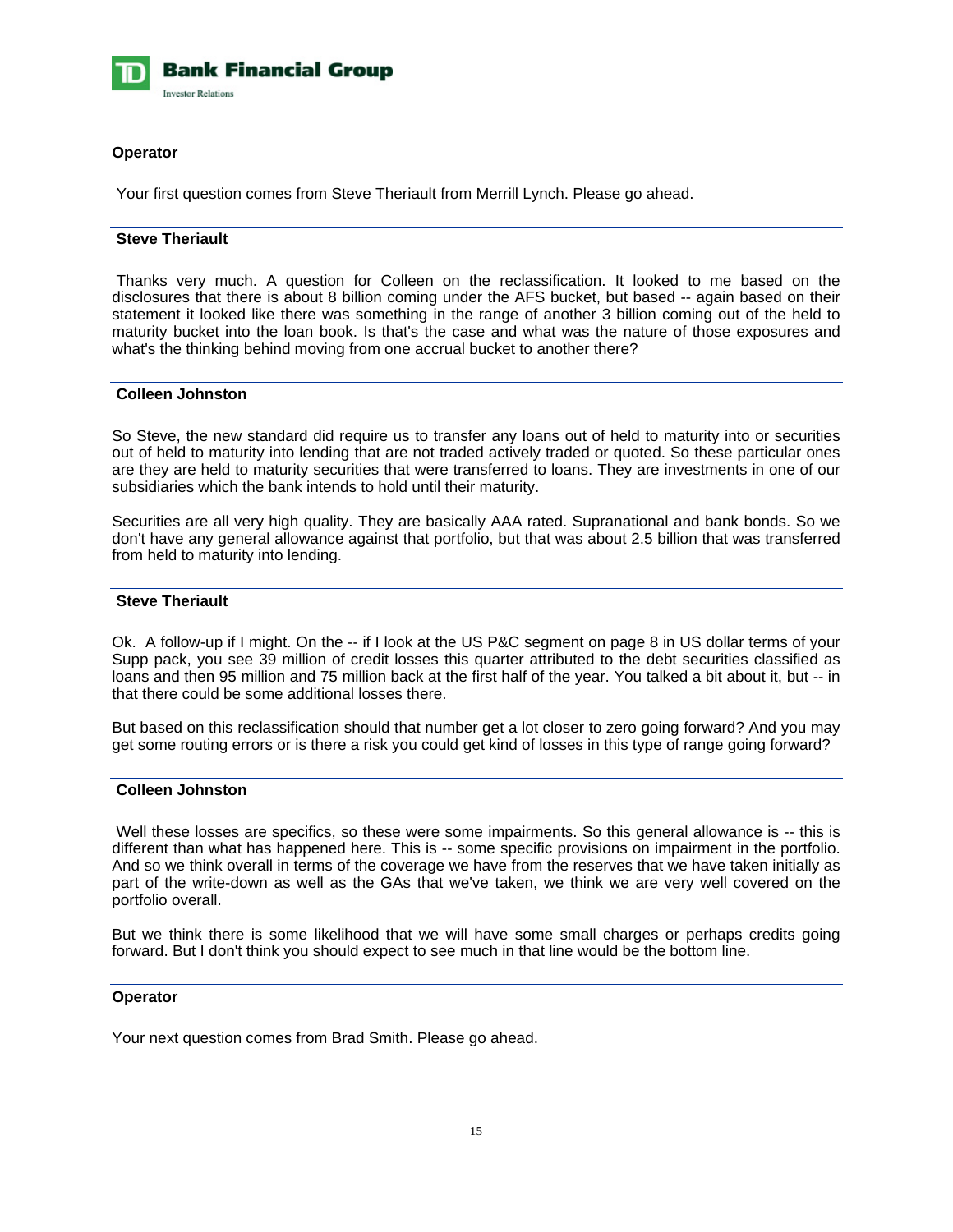

# **Brad Smith**

Thanks very much. This is a question for Ed. Ed, I just wanted to clarify in your opening remarks you referred to the recession and the credit situation in the US as being viewed as a two-year delay in achieving, I guess, your return on capital objectives. And I think this year in fiscal '09 your return was about half of what your cost of capital was.

And I was just wondering where does the two-year start from? Is that starting years ago or is it starting now? And then I was wondering if you might also just augment that with some comments about how things have changed and how that may or may not have impacted your outlook for your overall return potential in your U.S. strategy?

# **Ed Clark**

Yes. I was afraid someone was going to ask me that question.

So I think we don't want to get too precise here because reality is, to be precise in answering that number I've got to be very precise in answering the speed with which PCLs decline and interest rate absolute levels rise. But in the sense of our head I think what I am saying is we thought we were going to earn \$1.2 billion this year.

We obviously didn't earn 1.2 billion. You can basically explain that all away by the higher than normal PCL running rate. And we absorbed much lower absolute interest rates. So pressure on the margins.

So I think we would be disappointed if in 2011 or 2012 we weren't certainly getting something like that kind of level and moving up. If we didn't get that level moving up, it won't reflect. I guess that is the main point we are making.

It is not that the core operating business isn't doing well. In fact if you look at what the operating ROE of that business is, it's still extraordinarily high. And it is not like when we open new branches, we are disappointed with the performance. It is not like we are not growing new customers.

But if the recession in the United States continues to go on and on and on, and if the absolute level of interest rates go on and on and on, it is hard to grow when you -- that number against those two headwinds. So it is really when you think those headwinds will turn around. And then I think you should see us spring back in our earnings because we are building the fundamental base for a spring back if the conditions change.

# **Brad Smith**

 Just one supplemental to that then Ed. if conditions remain sort of stressed as they are, do you see the opportunity to improve your returns by growing your scale? Or are you at a scale level currently that would preclude that opportunity?

# **Ed Clark**

 Yes. That's a good question. I think we first start off and so I don't want -- I think what we're trying to say is if you don't think management feels badly about the ROIC, then you don't get what the culture is at TD.

So even though you could say, "Well, no one anticipated this downturn at this level and the kind of financial crisis," the fact is we are burdened by the shareholders to make money for the shareholders and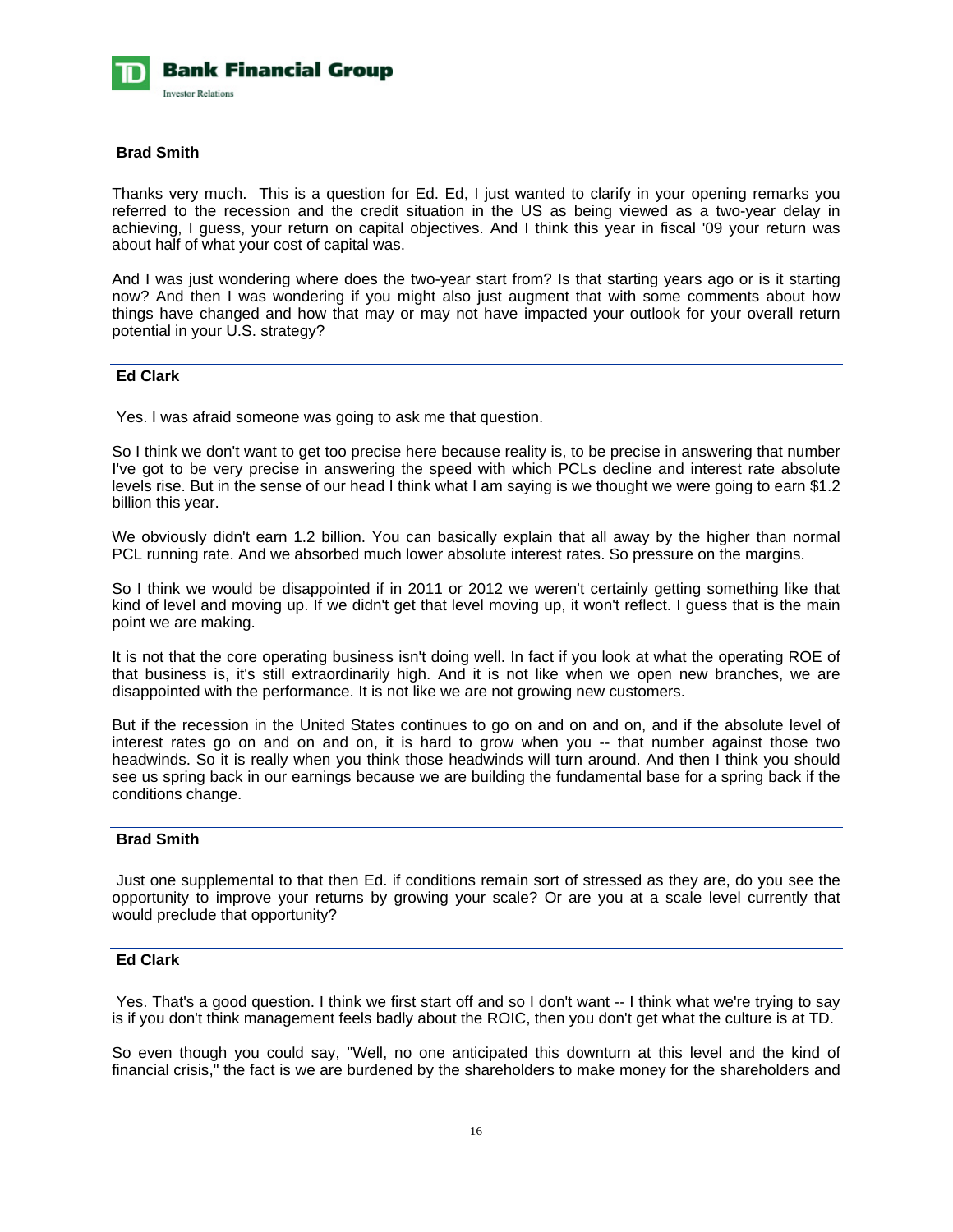

we are all shareholders. So we -- I think the challenge that we certainly are saying to ourselves right now is let's assume the world is -- stays bad for a while. How are we going to get that number up?

And so we are looking at all of the different ways that you could actually run this kind of franchise in a low interest rate environment, a slow growth environment in which PCLs don't drop off as fast as you might hope.

I would say I think certainly with [tuck-ins] and FDIC-assisted deals, I think we can actually help improve the rates of return on this franchise. So it would be one of the things that we would look at.

But clearly we have got to look at other things of finding ways to exploit market disruption. We know the mortgage market stays disruptive in the United States. We think there are opportunities there. We know that we have barely begun to cross sell that customer base, and so we bought a sense of depositgathering model line.

And so we've got this tremendous customer loyalty so we are not penetrating that customer base nearly enough. So we think there are lots of those things to be done.

I think that actually -- you know, I think -- it's amazing to me that we could open 47 branches while we are doing a merger. There's just only so many things you can do while you are doing a merger. Certainly the scrutiny on the team is now and the focus on the team is to say, "Let's assume the world stays ugly. How are we going to get that ROIC up?" But obviously it would make a huge difference if absolute rates rose and PCLs fell off.

# **Brad Smith**

Terrific. Thanks very much.

# **Operator**

Your next question comes from John Reucassel from BMO Capital Markets. Please go ahead sir.

# **John Reucassel**

 Thank you. Ed, just want to follow up on that and I just want to make sure I understand the numbers. So I think do you spend US -- 17 almost 18 billion on US businesses? And then is there except to work through your cost of capital would that be 10%? Would those be right so you need to earn about 1.8 billion? Is that fair?

# **Ed Clark**

 I think 10 is frankly a little high for a number and you take a look at our PE and what our real cost of capital is I think it's a lower number than that. So we have always said, you know we'd really like to get in at least in the 7 and 8% return within the medium term.

If you take -- if you go back and look at history at what TD Canada Trust was when TD bought Canada Trust, they bought a 20% ROE business and they paid 4.1 times book, so they are earning a 5% rate of return. And as you can see now, the ROIC in that business is 27. I am not sure we are going to get this up to 27% of ROIC basis. But I certainly think you want to start getting it -- once we are in the 7 to 8% I think we will start to breathe a little easier.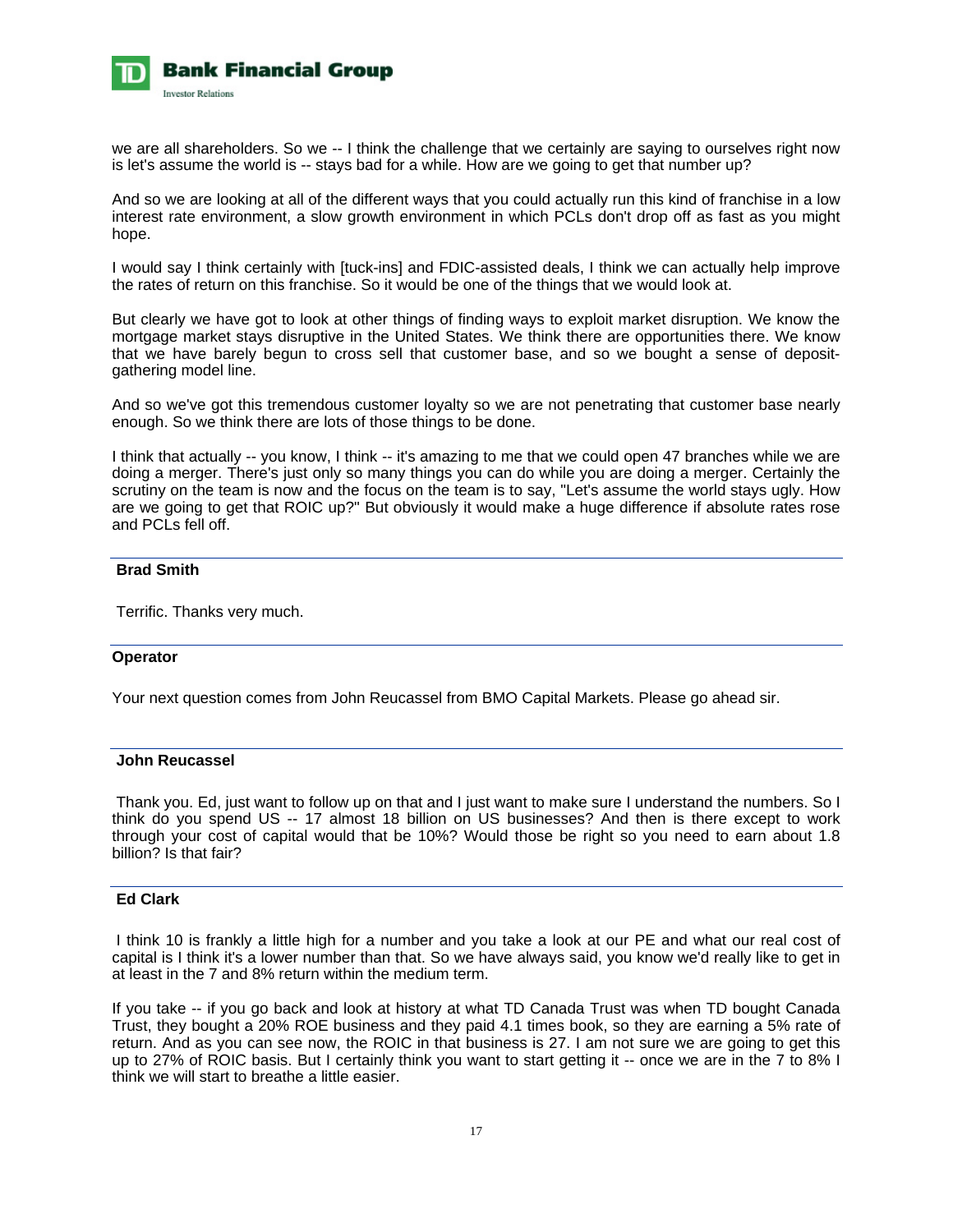

#### **John Reucassel**

 Okay. And then just to follow up on that, I guess talking about a more difficult environment out there and the scale you have, can you get to those kinds of returns with an efficiency ratio that is above 70% or do you -- I assume that's a big factor. If the world stays the same, you have got to get that efficiency ratio down. Is that fair?

#### **Ed Clark**

 I would say the issue on the efficiency ratio is less expensive. I think we are going to run a higher expense model because we are also driving growth very heavily off of that off of smaller earnings base. So I think as long as we can open branches that have high IRRs, it is kind of crazy from a shareholder point of view not to do that. This is where we have come to the philosophies don't let short-term earnings management destroy shareholder value. And so if you can open up a new branch and make money on it, keep doing that.

But clearly, what would drive the efficiency ratio would be if you start to get a spring back in absolute interest rates. And so you've got to have bigger margins on your deposit side.

So I would say what is sort of unique and obviously I think we are -- the great news is that we are way better performers on the asset side than everyone else. And the great news is we are better to pull-out on the deposit side. The bad news is deposits is not a great business right now with absolutely low interest rates. So we are great at something that turns out in a low interest environment harder to make money at.

# **John Reucassel**

I will leave it there. Thank you.

# **Ed Clark**

Good so stop hitting or kicking me just because I'm still twitching. Is that what you think?

# **Colleen Johnston**

 I think it's also maybe just worth clarifying that. If you look at the efficiency ratio on a reported basis in this business it is in the sort of 70+ range, but on an adjusted basis you are at about 60% and we obviously do see the potential over time to improve that efficiency ratio in the US.

#### **John Reucassel**

Okay. Thank you.

#### **Operator**

Your next question comes from Andre Hardy from RBC Capital Markets. Please go ahead sir.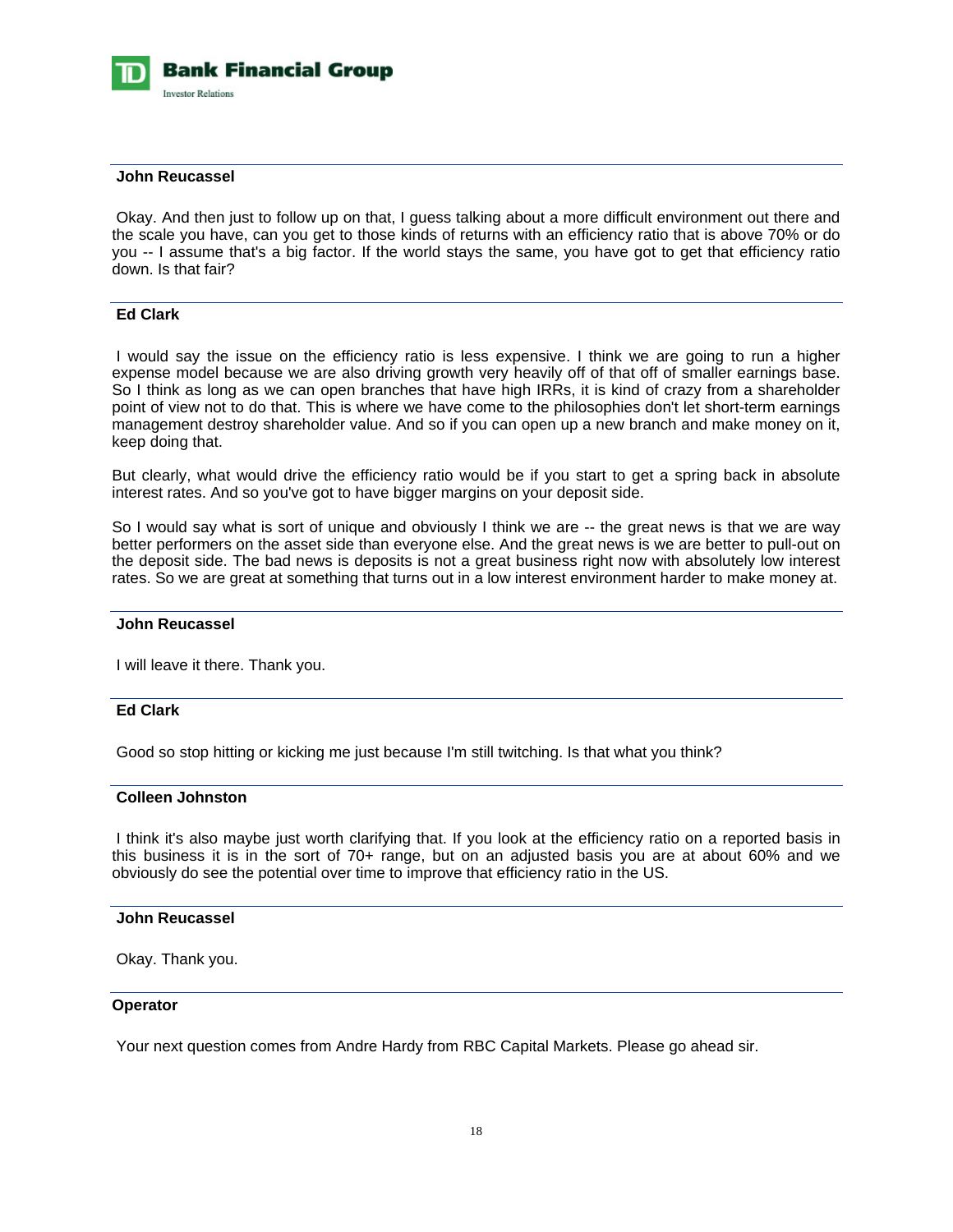

# **Andre Hardy**

 For Tim Hockey. When we look at page 9 of the press release toward the end of the P&C segment, it talks about the outlook for margins being stable next year. And I gather there is no expectations of rate increases. That's fine.

But what about the very material repricing of the HELOC book? I would expect that to drive higher margins, maybe not in the 400 basis points, but what are the offsets that lead you to say margins aren't going up?

#### **Tim Hockey**

 That's a great question. So the timing of our repricing of our HELOC book, it was effective middle of this past month. So we get almost a full quarter's effect in Q1 and that will obviously drive the number up.

Just a couple of caveats, if you are doing the relatively straightforward math of taking our HELOC book as disclosed and multiplying it by 1%, that would be too high a number. There was obviously some caveats both some -- it's only on the flow portion, which is a smaller number. There were some segments of customers that were excluded from that. And there was fairly liberal granting of discretion to our field force in the branch and in the call centers to make accommodations. So the number obviously is quite a bit smaller.

And the last thing I'd say is we offered our customers an opportunity to switch from their HELOC book at a very discounted fixed rate into a traditional mortgage. So all of that has an impact on the absolute level of revenue gains.

But it will be mostly in the first quarter. Therefore it will drive an uptick in margins.

Over the next few quarters, in the rest of 2010, there will be a drift down as our [tractor] programs fall off and as Ed was talking about in the last little while, just absolute low level of interest rates continue to work their way into the portfolio.

# **Andre Hardy**

 Okay so Q1 up versus Q4 but then we trend down and on average will be in-line with '09 would be the base case?

#### **Tim Hockey**

Sounds like you wrote the press release.

#### **Andre Hardy**

Thank you.

#### **Operator**

Your next question comes from Cheryl Pate from Morgan Stanley. Please go ahead maam.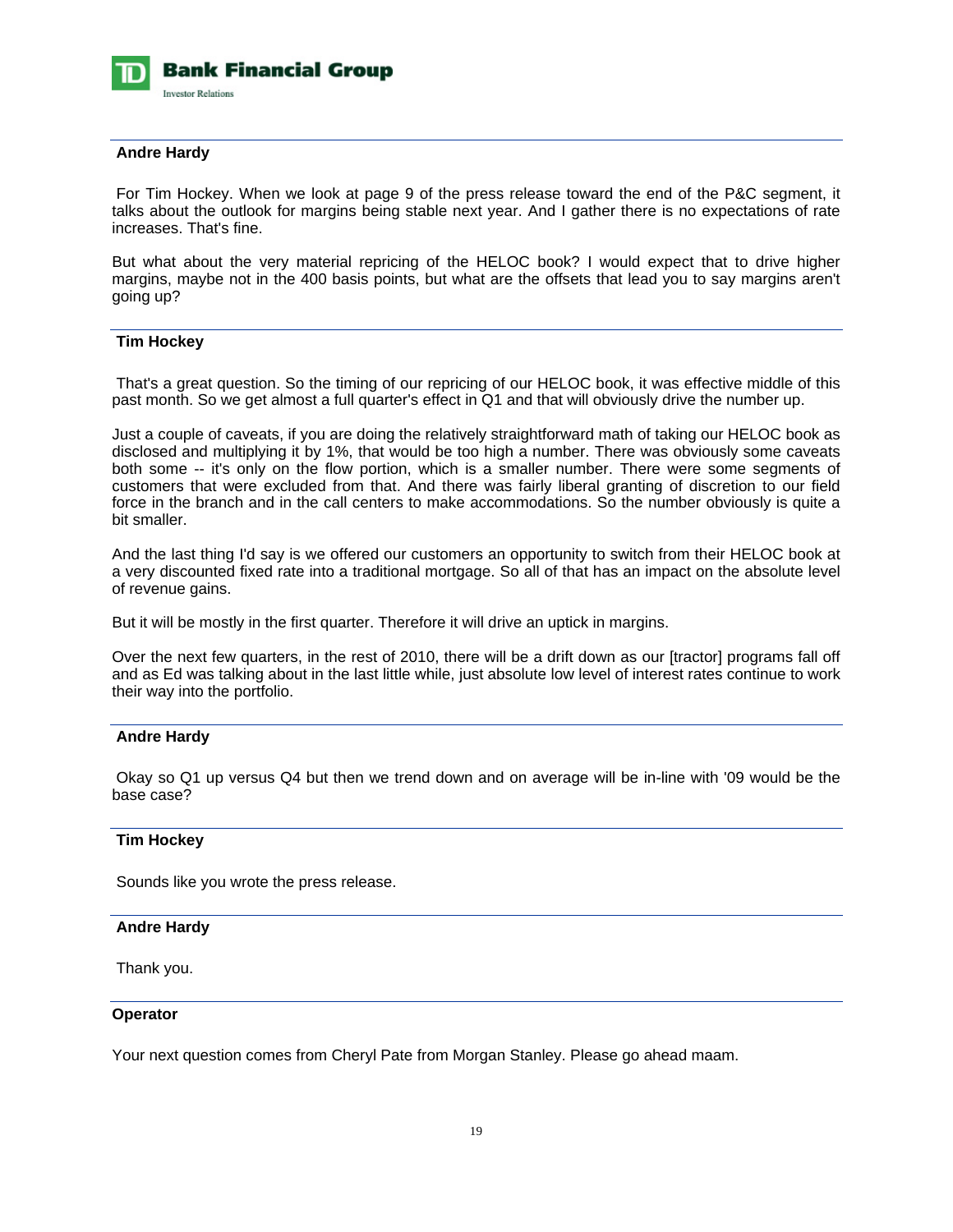

# **Cheryl Pate**

 Good afternoon. My question is for Tim as well. I wonder if you could give some more details on what went on in the insurance business over the course of the quarter? It's a little bit lighter than expectations, so any color in there would be great.

# **Tim Hockey**

 Sure. Well on Bernie's draft he has scripted me well, I would say. Short answer is you've seen again and as disclosed is we had about a 50 million drop in linked quarter in insurance revenues and that really is to coin a phrase a little bit of a perfect storm. I mean, we actually had quite a significant uptick in claims. Usually weather-related, but tended to hit us mostly in the fourth quarter.

Some of those we would expect to be more one time in nature. Not all of them of course, but there was a fairly significant uptick and of course it is an industry phenomenon as well.

# **Cheryl Pate**

Great. Thanks.

# **Operator**

Your next question comes from Michael Goldberg from Desjardins Securities. Please go ahead sir.

# **Michael Goldberg**

 So I'm looking at page 7 of your Supp pack and looking at the US P&C contribution -- 909 million for the year. And if I think about this fairly simplistically, if you hadn't done the reclassification would it be reasonable just to add back the after-tax impact of the 250 million provision related to those loans during the year?

### **Colleen Johnston**

 Michael, its Colleen. Yes it would be reasonable to add back the amounts that we took in Q1 and Q2 and that was 132 million after-tax. Because part of the allowance we took to opening retained earnings, but that was the charge and we've outlined that on page 46 in the supplemental. It would be the 132 million. So that would be the way to look at that.

# **Michael Goldberg**

 Wouldn't it be the full 250? I mean the value would have gone through your AOCI if there were still in AFS?

# **Colleen Johnston**

Are you talking -- you are talking about profitability of the segment?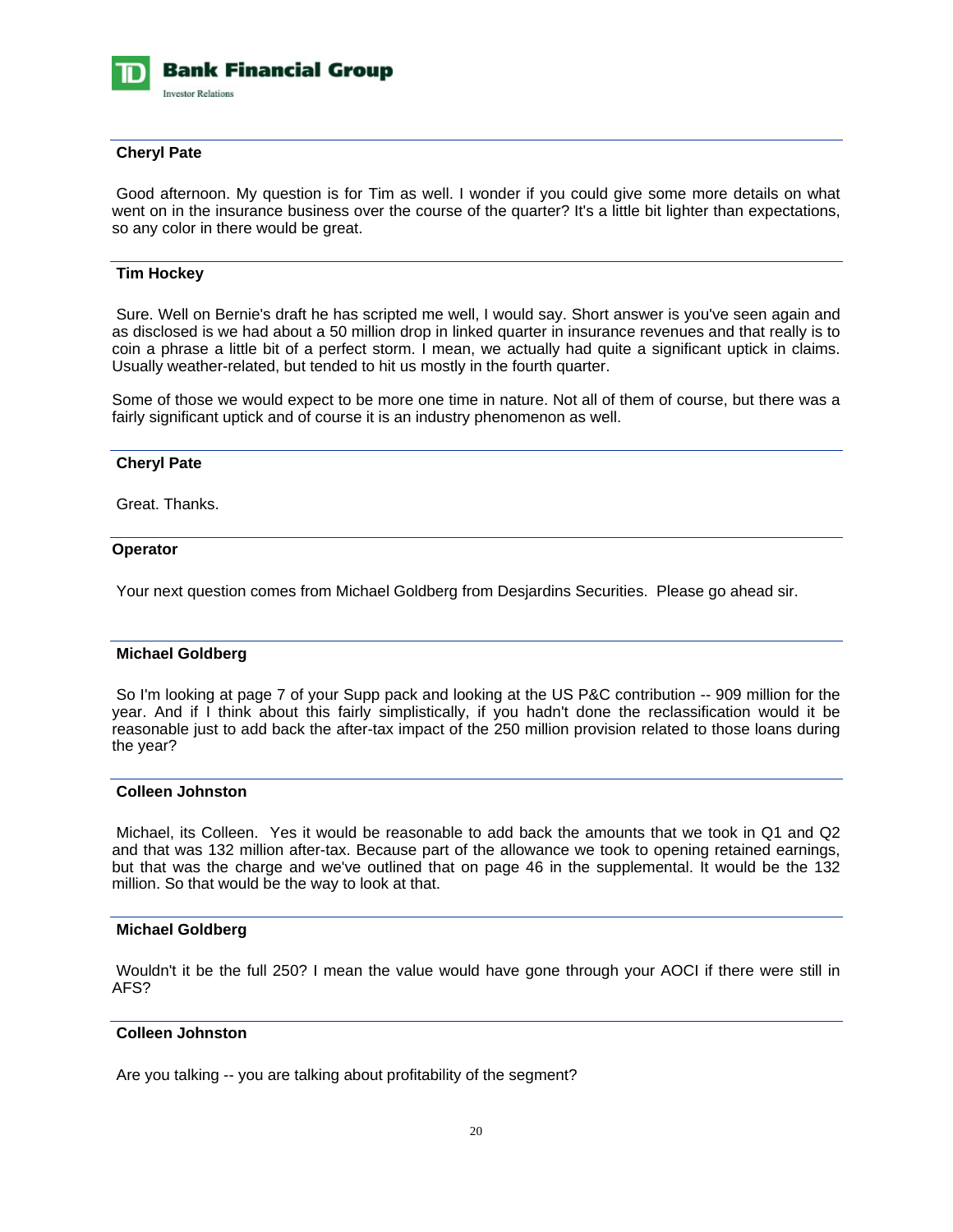

# **Michael Goldberg**

That's right.

#### **Colleen Johnston**

Right. So no the profitability would have been 132 million higher.

#### **Michael Goldberg**

Okay maybe we can take it off-line because you took another 41 million in the fourth quarter of provision.

# **Colleen Johnston**

Right and those were specifics.

# **Michael Goldberg**

 Okay. Now turning to slide 20 of the Supp pack and related to these reclassified loans, you -- when you reclassified them and you took provisions that you reclassified for the quarter, line 10 on that page actually -- no, not line 10. Yes. For the loans reclassified, your gross formations were all recognized in the fourth quarter.

Can you tell me why they would have all been recognized in the fourth quarter?

# **Colleen Johnston**

Now you are talking about the AFS that's now in lending?

# **Michael Goldberg**

 That's right. So you've got -- 223 US of gross formations that was all recognized in the fourth quarter. What was it about what happened in the fourth quarter, as opposed to any of the first, second or third quarters where you wouldn't have allocated a portion of the 223 million to any of those other quarters?

# **Colleen Johnston**

 So what happened in the fourth quarter is we did trigger a specific impairment which had not happened before. So as you know we have been managing this. We have, as I mentioned earlier, the reserve which is essentially the assumption around credit losses which was included in our original write down. And in the fourth quarter, we in essence sort of tripped our own test as it related to some of those securities and then also some trust-preferreds as well. So that is what accounted for the 40 million.

So that event only occurred in the fourth quarter when we had evidence of impairment.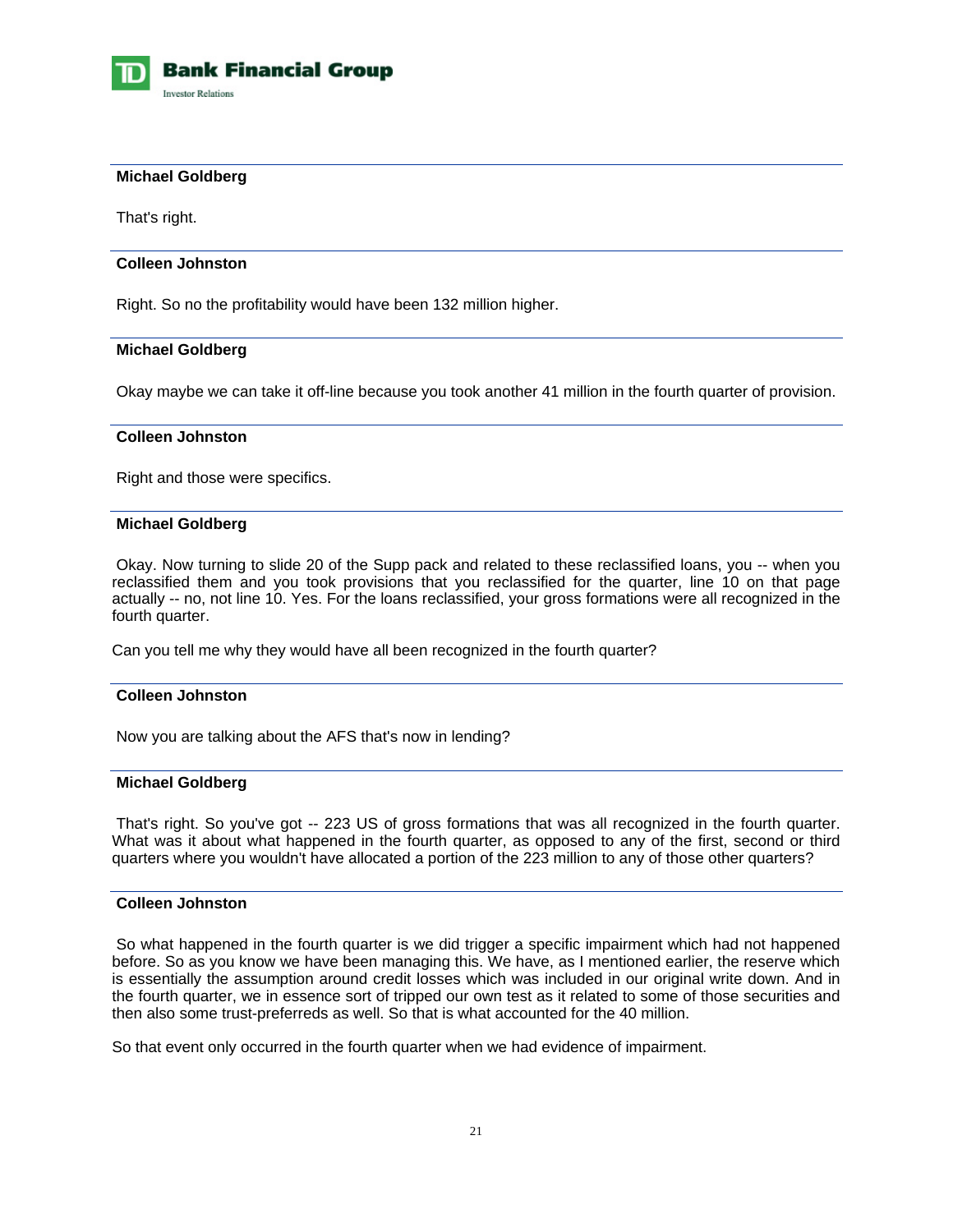

# **Michael Goldberg**

 Okay, so it was in actually turning those provisions into specific rather than general that led you to classify the loans nonperforming?

# **Colleen Johnston**

 No so we had -- again they became impaired in the fourth quarter and the reason they are showing up here is because we are now treating them as lending, as opposed to AFS. So they are now coming into the impaired loan category. But as I say, they only became impaired in the fourth quarter.

So this didn't really relate to the change in standard except for the fact that because it is now lending related it shows up in impaired loans and you see this in the allowances of both specific and general. The impact of the change in the standard was really in the generals. And obviously in all of the balance sheet reclasses and as you have seen the effects on OCI in prior quarters, book value, book value per share, all of those things I think as you probably observed, it had -- it definitely had an impact on prior quarters.

#### **Michael Goldberg**

What I am really getting here is that in doing the reclassification you have recognized generals and now specifics against these reclassified loans. But you've only recognized a formation in the fourth quarter. So I am saying, let's pretend that these loans had been class -- what are loans now had been classified as loans all along.

Is there a portion of that 223 million that would have been shown as formations in the first, second, or third quarter?

#### **Colleen Johnston**

No. I'm happy to take this off-line Michael. We can -- I know this is pretty complicated in terms of all of the moves here. Happy to do that off-line.

### **Michael Goldberg**

Okay.

#### **Operator**

Your next question comes from Jim Bantis from Credit Suisse. Please go ahead sir.

#### **Jim Bantis**

 Good afternoon. Looking at slide 14 US P&C business growth. And the numbers shown here really helpful and it kind of leads to the conclusion that branches of new stores have to be opened in order to get the organic growth engine continuing here, highlighting that 60% of deposit growth came from 25% of the stores which were maturing. How many stores are you planning to open in 2010?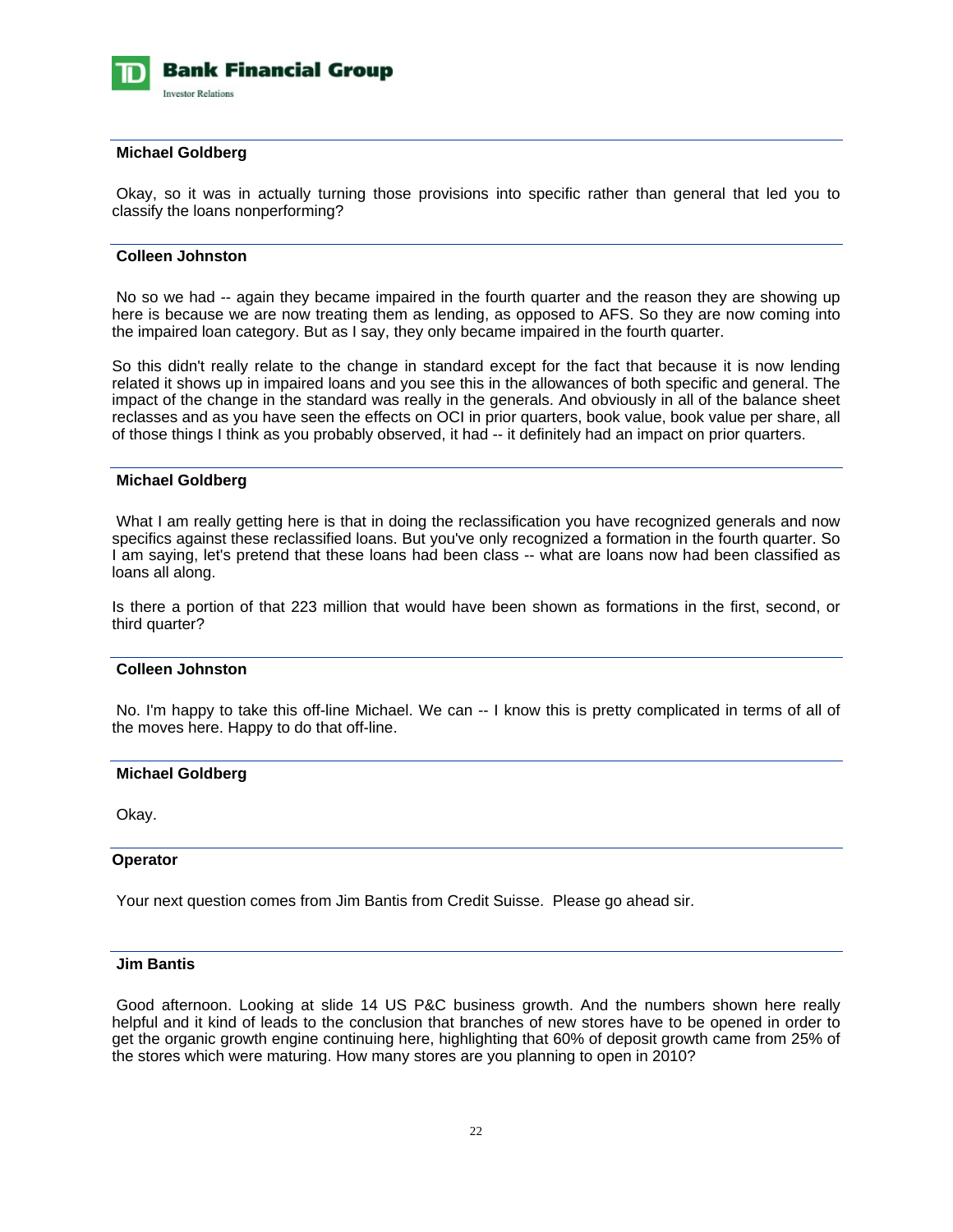

# **Mark Chauvin**

We are planning on opening 32 stores next year.

# **Jim Bantis**

 32 stores. Okay. And when you look at the loan growth up 13% year over year, do you have that similar type of breakdown to give us a sense of was the loan growth primarily driven by maturing stores? Or is it a different phenomena where the mature stores that lead to loan growth?

# **Mark Chauvin**

 Yes you would have more loan growth related to the maturing stores, but it is not as dramatic an impact as it is on the deposit side.

### **Jim Bantis**

 Got it. And is there a way that you can give us a sense on how you felt that your mature stores performed year over year? I guess that would be roughly 750 stores?

# **Mark Chauvin**

 Yes so I think we are happy with the growth in the mature stores. I think it is important to point out that in this very low interest rate environment where we are managing for profitability as well as growth, I think our average total cost of deposit is 68 basis points, that you are not going to see the same level of growth in mature stores as you would in a more normal interest rate environment.

#### **Jim Bantis**

 Got it. Okay and when does a maturing store become a mature store? Is it the level of deposits or number of years?

#### **Mark Chauvin**

In the fifth year.

#### **Jim Bantis**

So it's five years as the maturing store?

# **Mark Chauvin**

That's correct.

 **Jim Bantis**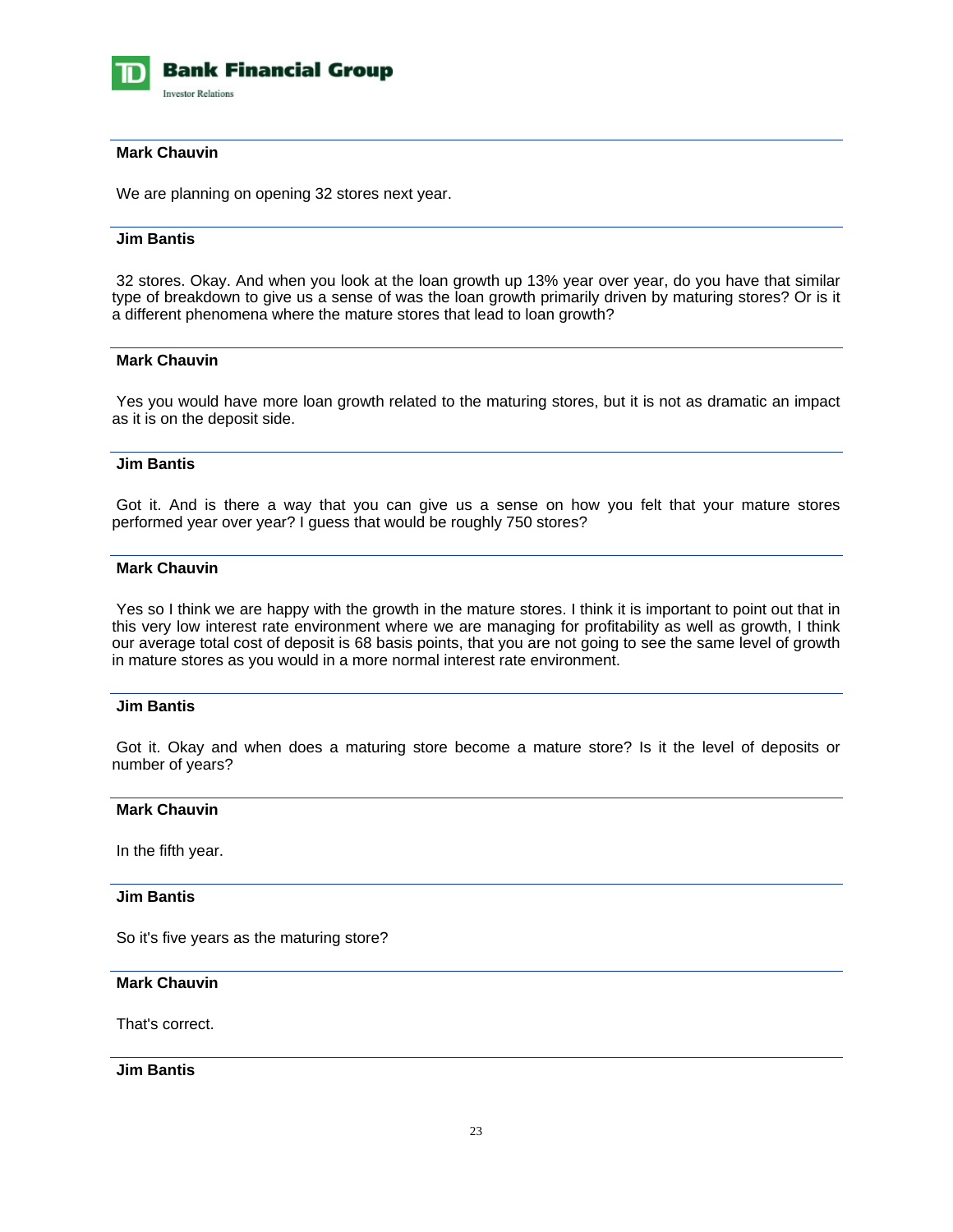

Thank you.

# **Tim Thompson**

Let's come back to the room for a second. Brian, do you have a question? Great, we'll go back to the next caller on the phone please.

# **Operator**

Your next question comes from Brad Smith from Blackmont Capital. Please go ahead sir.

# **Brad Smith**

 Thank you, I'm sorry I just slipped out. I had a question just with respect to the recovery on the tax line in the US segment. You know you've had these recoveries before, but now it's starting to become quite a large amount, relative to the pretax number. Can you give me just some sort of outlook or where that is going to trend in 2010?

# **Colleen Johnston**

 So, Brad, I think when you are looking at the supplemental in that 29 million you are looking on a reported basis -- and it's probably better and we can lay this out for you -- but to look at it on an adjusted basis because our reported basis as the pretax income declines and we have some tax synergies in the United States. So, obviously, that will lead to what appears to be a credit there.

So going forward I think our tax rate will be in roughly the same range as it has been this year. Maybe I can ask Steve to comment on that.

#### **Steve Boyle**

 Yes, no, that's correct. I think as you see the structuring charge is diminished which are at our marginal rate. You will see a more normal rate in the reported earnings and I think our adjusted actual rate will be similar.

# **Brad Smith**

And similar being in sort of the 35% range or --?

#### **Steve Boyle**

 No. I think our tax rate on an adjusted basis is more in the mid to low teens and that's probably where we would expect to be next year.

# **Brad Smith**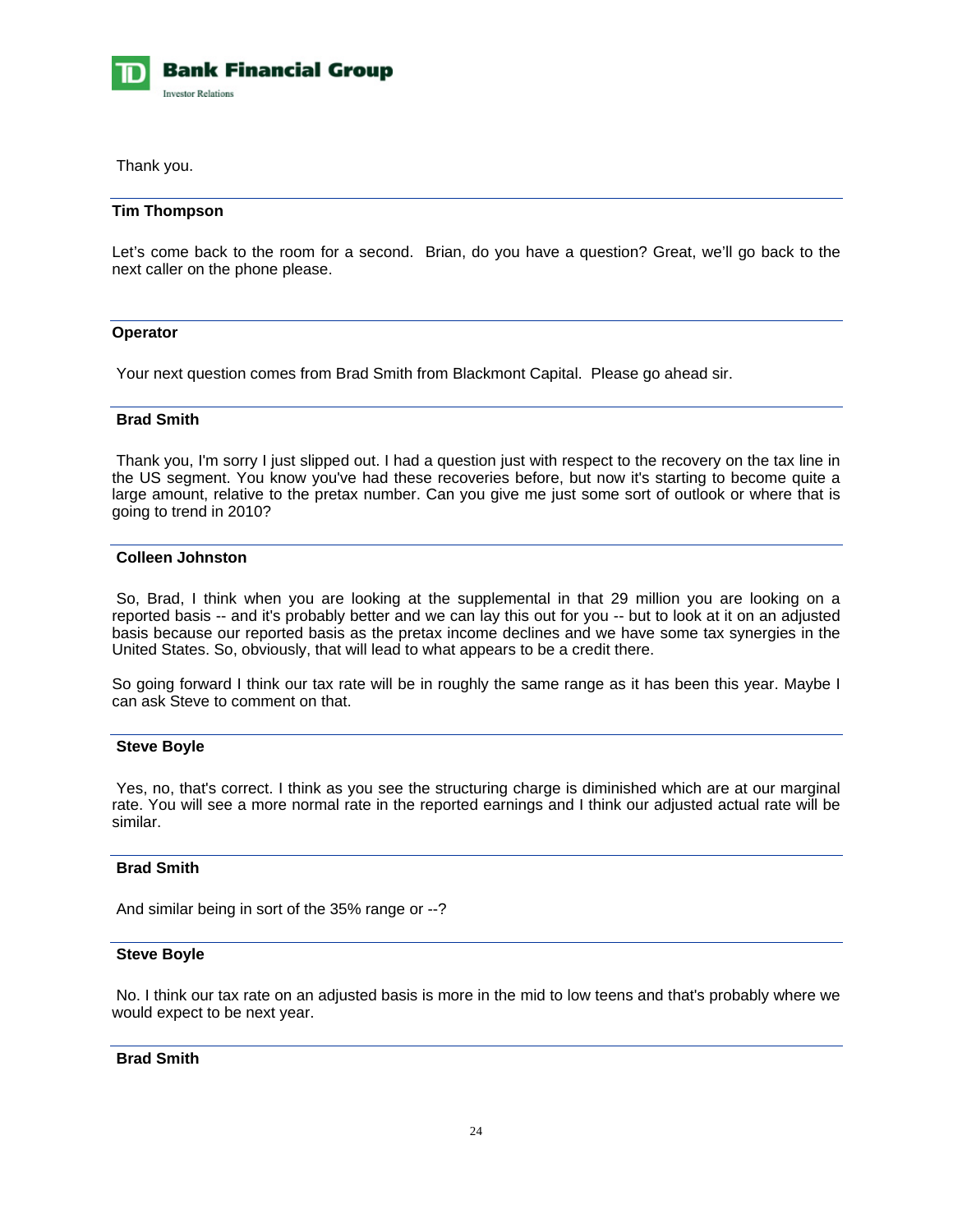

Oh okay.

# **Colleen Johnston**

 In terms of tax in the quarter you would have seen the benefits in the Corporate segment. You are not really seeing it in the segments. So we did have some positive tax items. It was probably versus Q3 it was probably about a \$0.02 to \$0.03 impact in the quarter but it wasn't in the segments.

# **Brad Smith**

 Okay so just to be clear as we go forward and the restructuring or -- is behind us, we are going to start to see a positive tax charge against positive pretax earnings in the US segment?

| <b>Steve Boyle</b> |  |
|--------------------|--|
| That's correct.    |  |
| <b>Brad Smith</b>  |  |
| Okay thank you.    |  |
| <b>Operator</b>    |  |

Your next question comes from Sumit Malhotra from Macquarie Capital Markets. Please go ahead sir.

# **Sumit Malhotra**

 Good afternoon. Probably for Steve Boyle or Colleen Johnston. The net interest margin in the US banking segment broke a string of declines this quarter end I know it is hard to compare across different segments, in different geographies, but if we compare this segment to Canada Trust, obviously both have a solid base of core deposits. In Canada Trust after the Bank of Canada stopped cutting rates in Q1, you were able to rather quickly benefit from NIM expansion here as you reprice the portfolio.

I would -- let me ask you. Why hasn't it been until the recent quarter a similar trend in the US? If that's been on hold, you've got this solid base of deposits I would think with Jim Bantis touched on that graph where you showed 13% loan growth, I would think any new business you are doing now is certainly being priced with much more discipline on risk.

So can you talk about the difference in the net interest margin trend in the US compared to what we have seen with Canada Trust?

# **Steve Boyle**

 Sure. Maybe I'll talk to the US and Colleen can contrast the two. So I think in the US what we have seen is a gradual decline that reflects both the decline in interest rates which has also really an off – starting to be offset by wider spreads in the commercial loan book.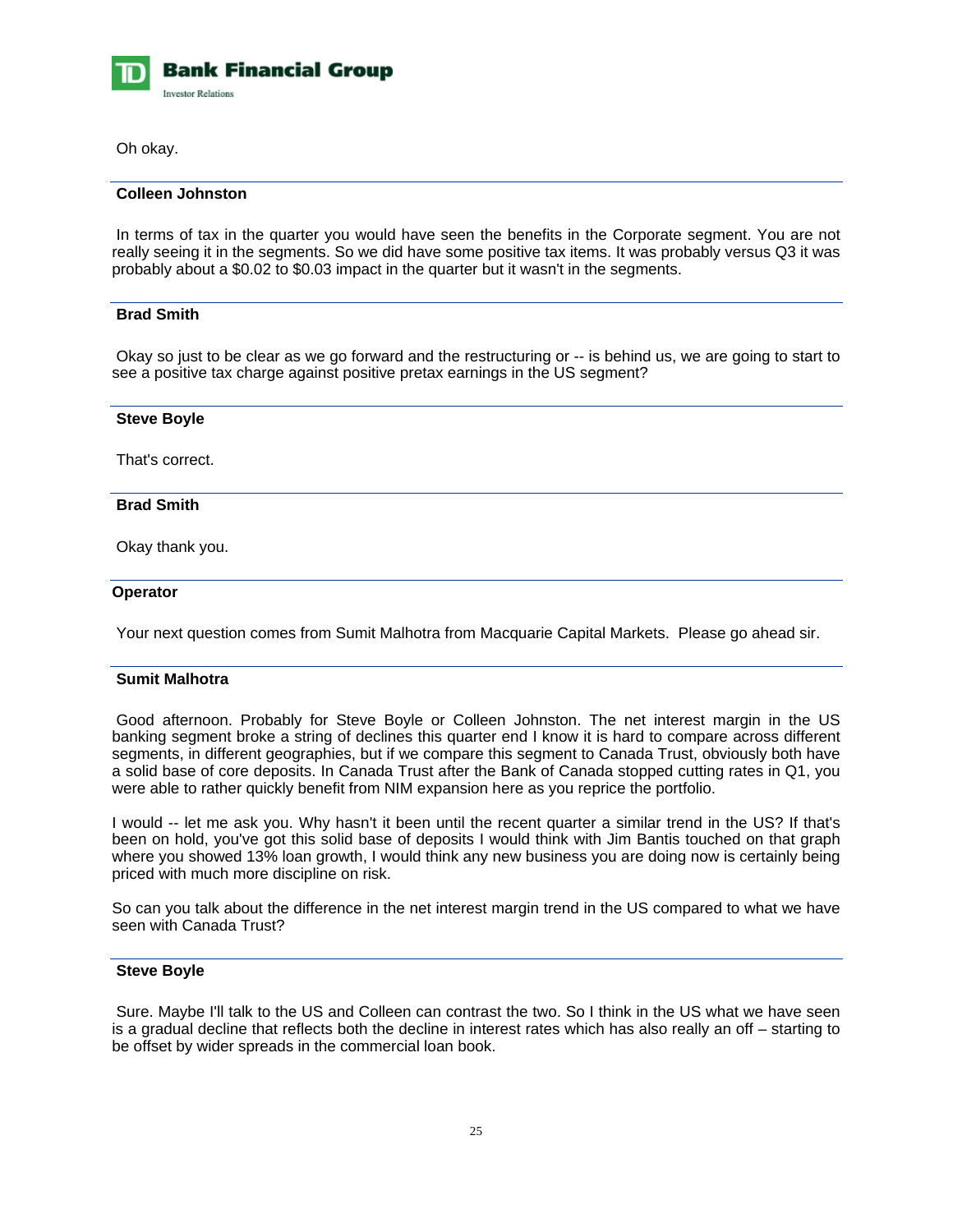

I think what is helping us recently is that we had earlier in the year a liquidity crisis that caused a lot of our competitor banks to keep rates artificially high. I think now, as the liquidity crisis has eased, that the competitive environment in the US has eased with it.

And so we have been able to see kind of the bottom of our deposit margins and now the loan margins are starting to lift the overall NIM. So I think it is probably a difference in the competitive environment in the US versus Canada where we are seeing an easing of the competitiveness in the US on the deposit side.

### **Colleen Johnston**

 Maybe I will make a brief comment and then turn it over to Tim to elaborate. But I think one of the fundamental differences is the -- I think the pricing powers that we and collectively the banks have in Canada compared to the United States. So as you saw at the TDCT investor day, I mean that coupled with superior treasury management skills.

So you've seen that in the trend line in our margins over the last number of years which have been relatively stable and despite all of the dislocation in the last couple of years versus in fact the peer group which has come down steadily. So why don't I let Tim just elaborate on that.

### **Sumit Malhotra**

 I think I'm actually okay on the Canada Trust side. I know there's probably a few other people. So just quickly for Steve on that point with the competitive, the competitive situation in the US and on the liquidity side easing somewhat, do you think it is fair to say we probably have seen the bottom on NIM in US?

I'm bringing this up because obviously you talked about the credit situation. You've talked about a higher expense model, so the way I am thinking about this is NIM expansion one of the positives we could potentially see from here if the worst of the compression has passed? Is that a fair statement for 2010, Steve?

# **Steve Boyle**

 So I think in general we would expect that we have seen the bottom on net interest margins. I think since we are at a floor in our ability to price customer deposits down any further decline in rates could hurt us a little bit going forward. But obviously we are in extraordinarily low rates right now so it's pretty hard to see rates coming down much further.

# **Sumit Malhotra**

Thanks for your time.

# **Ed Clark**

 I guess I will just make a couple at the risk of getting myself into trouble here. Between the two businesses, you have got to remember that we have a balanced portfolio in Canada and an imbalanced portfolio in the United States and so TD Canada Trust generates as many or in fact more assets than it does liabilities.

So the repricing that's gone on in Canada isn't so much on the deposit side, if you take a look at our margins on the deposit site, they have come down in Canada as well. It's that they have been able to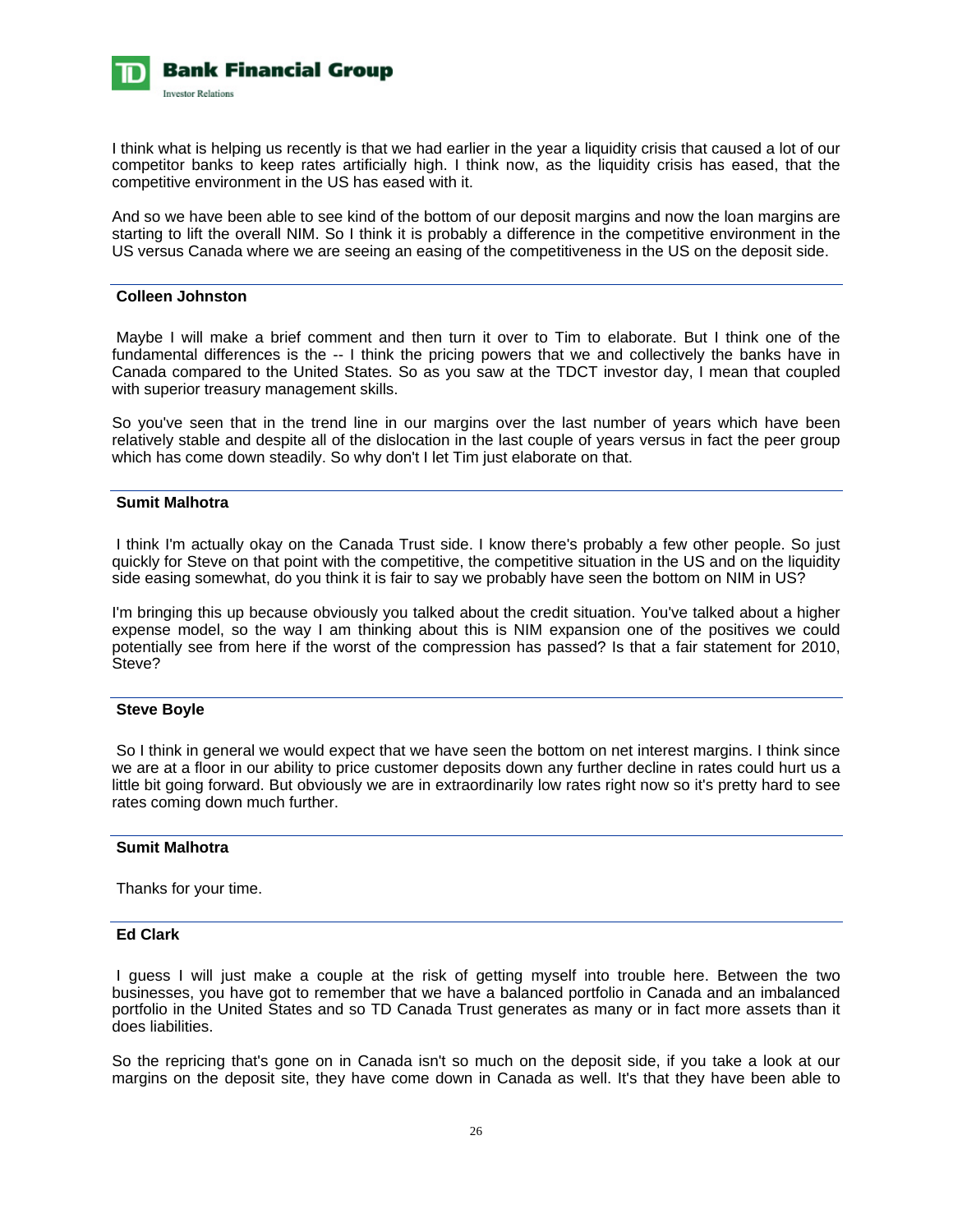

read price on the asset side and because the absolute numbers on the asset side they are as big as the absolute numbers on the deposit side, you can reprice and hold your margins up.

In the case of the United States there is a big difference between the size of the deposits and the size of the assets generated by the system. So it's not if you reprice on the asset side you don't get the same effect on them as you would in Canada.

The second thing just as a little note of caution is that we are certainly seeing in the United States that loan growth on the commercial side has flattened out and so it's not that we are unwilling to lend, but the fact is many small businesses faced with the uncertainty in the economic environment in the United States are not borrowing. So I don't think you can anticipate the kind of growth rates on the lending side that we saw this year.

#### **Sumit Malhotra**

Thank you for that color.

#### **Tim Thompson**

We will just take one last question here and then I will pass it over to Ed. So please, to the next caller.

#### **Operator**

Your next question comes from Jim Bantis from Credit Suisse. Please go ahead sir.

#### **Jim Bantis**

How about we call it there. Asked and answered.

#### **Tim Thompson**

Thanks, Jim. Okay. Over to Ed for some last comments, please.

### **Ed Clark**

 Thank you for attending this session and I hope you all have a good holiday season. We certainly intend to enjoy it. We feel very good about the year. We think it is a terrific year and frankly it was a better year than we had anticipated going into it. And we do think we are well-positioned for going forward but we have a cautious -- as we often do -- view on 2010, to say we have still got another 2010 to get through before we are going to see all of the spring back effects that I think we are building into our system.

Clearly we view that we have a huge strength in our retail earnings and the great thing about our 4 billion is that we have been able to have those kinds of earnings and add customers and add branches and add such fundamentals so that when PCLs decline and interest rates rise, we are going to have enormous tail winds.

I think we are equally just delighted with what has gone on in our wholesale business. We have been able to fundamentally reposition that business. We think we are sitting on the dealer of the future. A dealer that has been designed where we think not just the economy is going, but in fact where regulatory changes